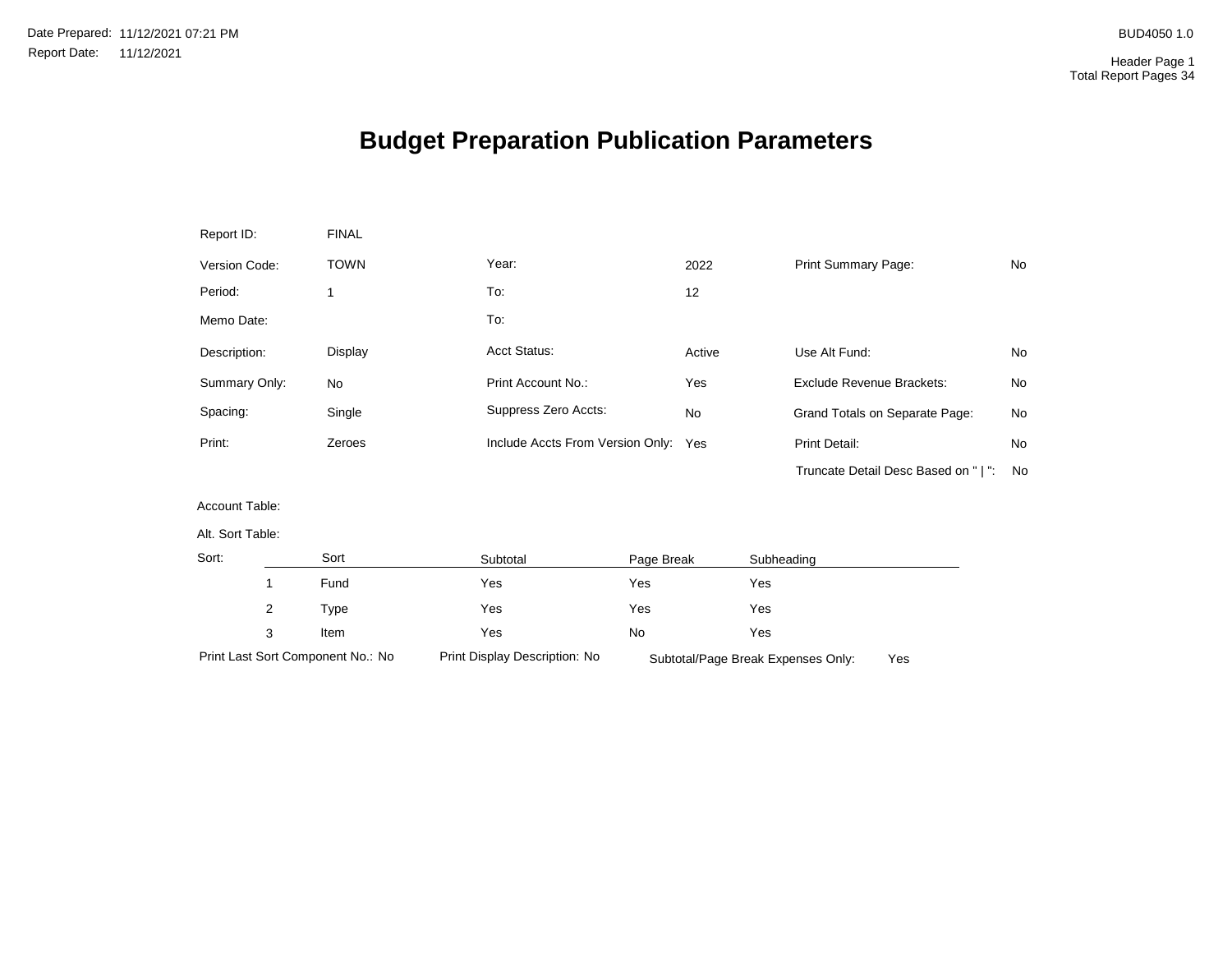Report Date: 11/12/2021 Account Table:

### **TOWN OF YATES** BUD4050 1.0 **Budget Preparation Publication**

Fiscal Year: 2022 Period From: 1 To: 12

Prepared By: LYNNE Page 1 of 34

Alt. Sort Table:

| <b>Account</b><br><b>Description</b>            |                           | 2022<br><b>FINAL</b><br><b>Stage</b> |  |
|-------------------------------------------------|---------------------------|--------------------------------------|--|
| <b>Fund A</b>                                   | <b>GENERAL - TOWNWIDE</b> |                                      |  |
| Type R                                          | Revenue                   |                                      |  |
|                                                 |                           |                                      |  |
| A.1001<br>REAL PROPERTY TAXES                   |                           | 398,061.00                           |  |
| A.1081<br>OTHER PAYMENTS IN LIEU OF TAXES       |                           | 650.00                               |  |
| A.1090<br>INTEREST & PENALTIES ON REAL PROP TAX |                           | 7,000.00                             |  |
| A.1170<br><b>FRANCHISES</b>                     |                           | 14,000.00                            |  |
| A.1255<br><b>CLERK FEES</b>                     |                           | 1,000.00                             |  |
| A.2130<br><b>REFUSE &amp; GARBAGE CHARGES</b>   |                           | 1,100.00                             |  |
| A.2190<br>SALE OF CEMETARY LOTS                 |                           | 5,000.00                             |  |
| A.2192<br><b>CHARGES FOR CEMETERY SERVICES</b>  |                           | 8,500.00                             |  |
| A.2401<br>INTEREST AND EARNINGS                 |                           | 0.00                                 |  |
| A.2544<br><b>DOG LICENSES</b>                   |                           | 2,500.00                             |  |
| A.2610<br>FINES & FOREFEITED BAIL               |                           | 4,500.00                             |  |
| A.2655<br>MINOR SALES, OTHER                    |                           | 100.00                               |  |
| A.2680<br><b>INSURANCE RECOVERIES</b>           |                           | 0.00                                 |  |
| A.3001<br>STATE REVENUE SHARING (PER CAP)       |                           | 10,400.00                            |  |
| A.3005<br>MORTGAGE TAX                          |                           | 20,000.00                            |  |
| A.3021<br>STATE AID COURT FACILITIES            |                           | 1,200.00                             |  |
| A.3040<br>REAL PROPERTY TAX ADMINISTRATION      |                           | 0.00                                 |  |
| A.5031<br><b>INTERFUND TRANSFERS</b>            |                           | 0.00                                 |  |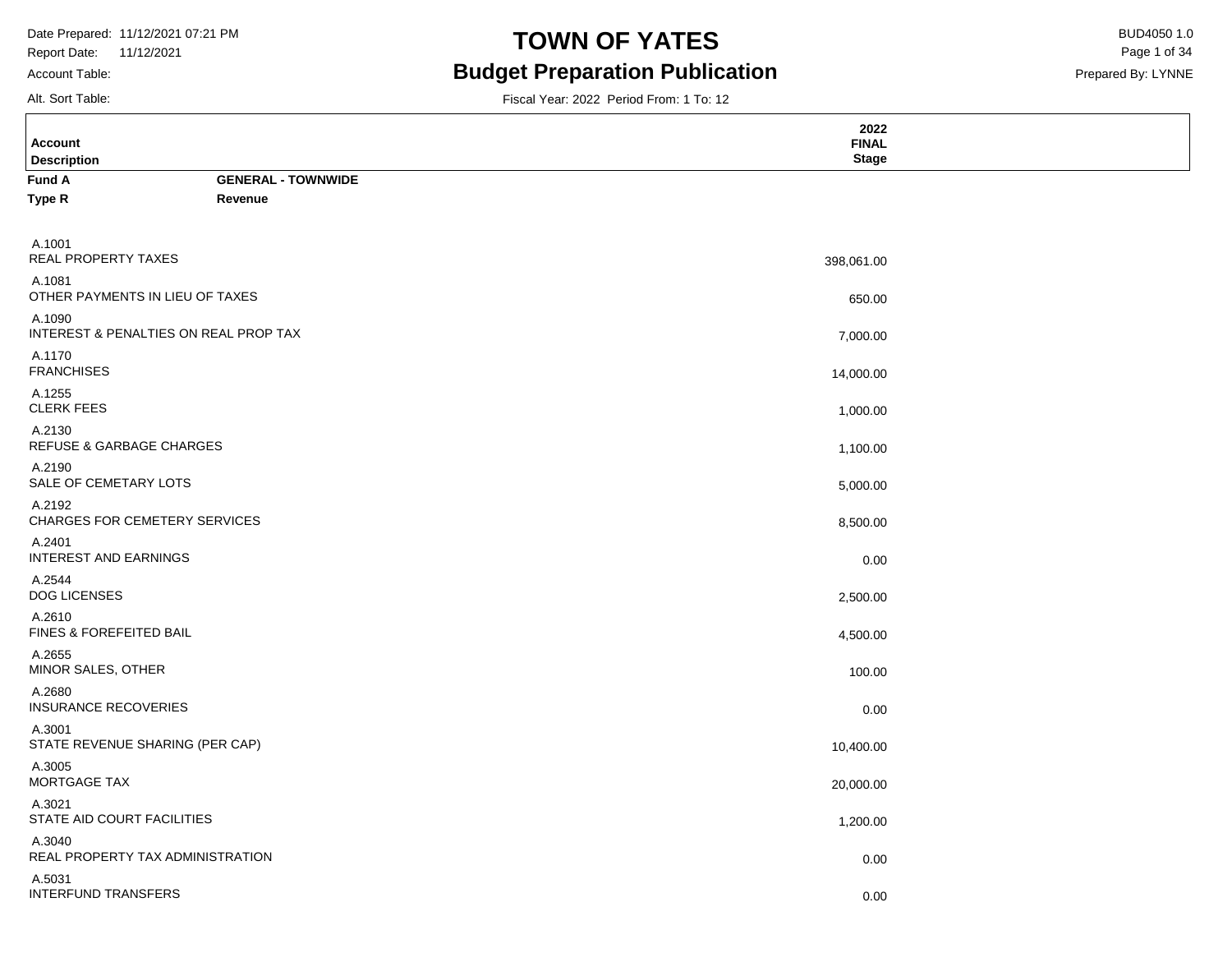Account Table:

# **TOWN OF YATES** BUD4050 1.0 **Budget Preparation Publication**

Prepared By: LYNNE Page 2 of 34

Alt. Sort Table:

Fiscal Year: 2022 Period From: 1 To: 12

**Fund A Type R GENERAL - TOWNWIDE Revenue Description Account Total Type R Revenue 2022 FINAL Stage**

**(474,011.00)**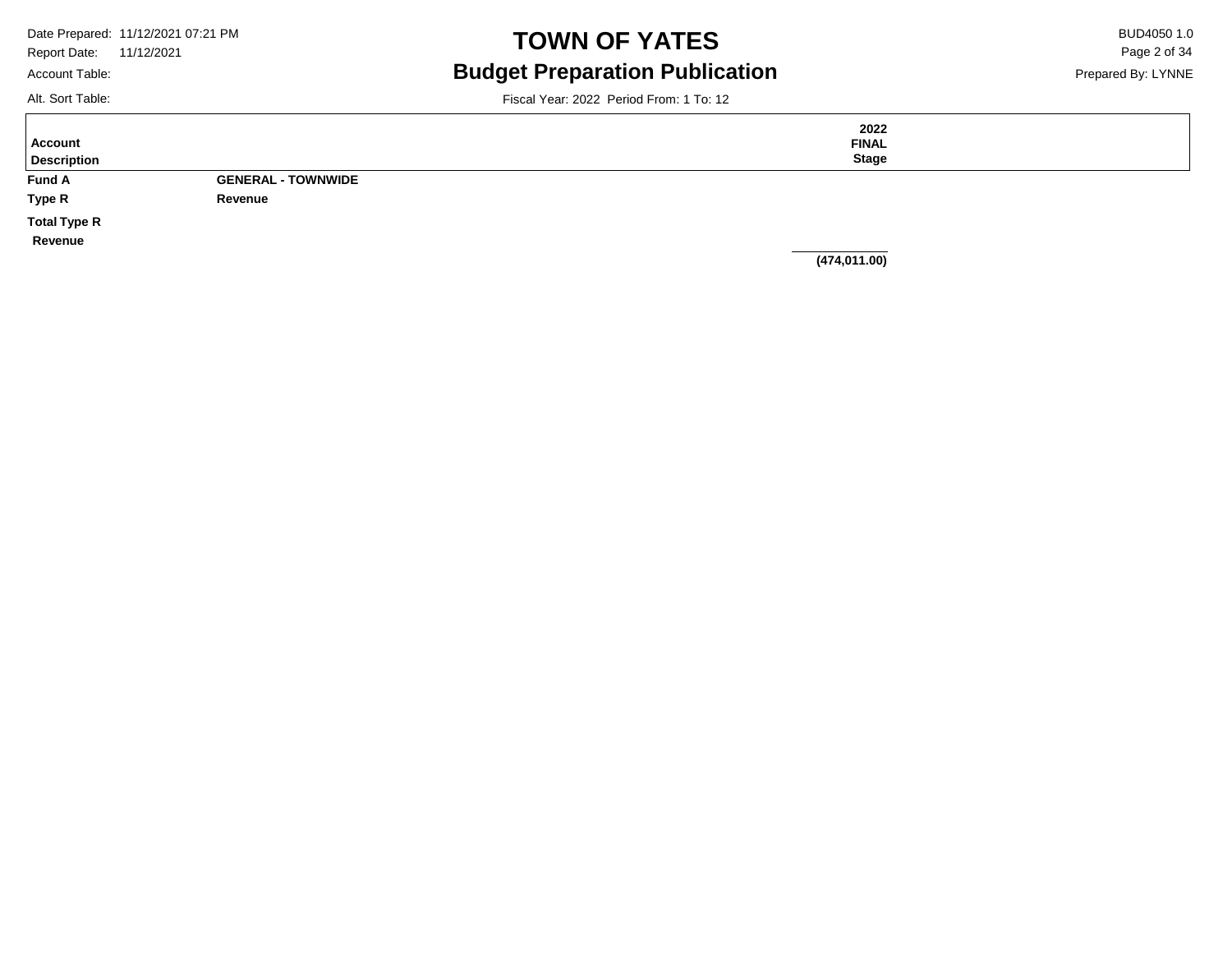Account Table:

Alt. Sort Table:

# **TOWN OF YATES** BUD4050 1.0 **Budget Preparation Publication**

Fiscal Year: 2022 Period From: 1 To: 12

Prepared By: LYNNE Page 3 of 34

|                                                         |                                | 2022<br><b>FINAL</b> |  |
|---------------------------------------------------------|--------------------------------|----------------------|--|
| <b>Account</b><br><b>Description</b>                    |                                | <b>Stage</b>         |  |
| <b>Fund A</b>                                           | <b>GENERAL - TOWNWIDE</b>      |                      |  |
| <b>Type E</b>                                           | <b>Expense</b>                 |                      |  |
| <b>Item 1010</b>                                        | <b>LEGISLATIVE BOARD</b>       |                      |  |
| A.1010.100<br>LEGISLATIVE BOARD.PERSONAL SERVICES       |                                | 13,100.00            |  |
| A.1010.400<br>LEGISLATIVE BOARD.CONTRACTUAL             |                                | 150.00               |  |
| Total Item 1010                                         |                                |                      |  |
| <b>LEGISLATIVE BOARD</b>                                |                                |                      |  |
|                                                         |                                | 13,250.00            |  |
| <b>Item 1110</b>                                        | <b>MUNICIPAL COURT JUSTICE</b> |                      |  |
| A.1110.100<br>MUNICIPAL COURT JUSTICE.PERSONAL SERVICES |                                | 10,000.00            |  |
| A.1110.120<br>MUNICIPAL COURT JUSTICE.CLERK             |                                | 14,000.00            |  |
| A.1110.400<br>JUSTICE.CONTRACTUAL                       |                                | 4,500.00             |  |
| Total Item 1110                                         |                                |                      |  |
| <b>MUNICIPAL COURT JUSTICE</b>                          |                                |                      |  |
|                                                         |                                | 28,500.00            |  |
| <b>Item 1220</b>                                        | <b>SUPERVISOR</b>              |                      |  |
| A.1220.100<br>SUPERVISOR.PERSONAL SERVICES              |                                | 8,000.00             |  |
| A.1220.110<br>BOOKKEEPER.PERSONAL SERVICES              |                                | 14,700.00            |  |
| A.1220.400<br>SUPERVISOR.CONTRACTUAL                    |                                | 3,170.00             |  |
| Total Item 1220<br><b>SUPERVISOR</b>                    |                                |                      |  |
|                                                         |                                | 25,870.00            |  |
| <b>Item 1320</b>                                        | <b>AUDIT</b>                   |                      |  |
| A.1320.400<br>AUDIT.CONTRACTUAL                         |                                | 6,000.00             |  |
| Total Item 1320<br><b>AUDIT</b>                         |                                |                      |  |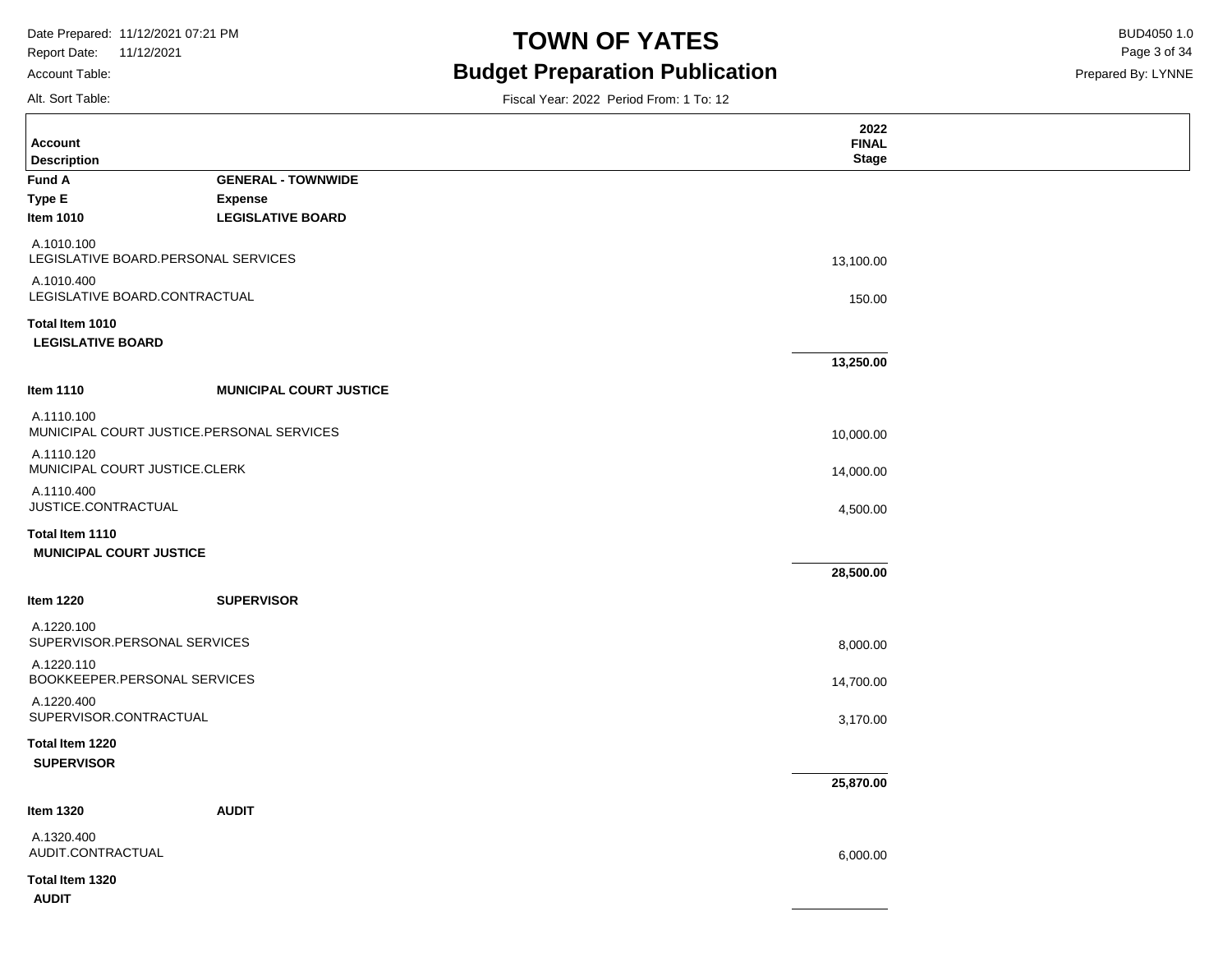Report Date: 11/12/2021 Account Table:

# **TOWN OF YATES** BUD4050 1.0 **Budget Preparation Publication**

Prepared By: LYNNE Page 4 of 34

Alt. Sort Table:

Fiscal Year: 2022 Period From: 1 To: 12

|                                                   |                                | 2022         |  |
|---------------------------------------------------|--------------------------------|--------------|--|
| <b>Account</b>                                    |                                | <b>FINAL</b> |  |
| <b>Description</b>                                |                                | <b>Stage</b> |  |
| Fund A                                            | <b>GENERAL - TOWNWIDE</b>      |              |  |
| Type E                                            | <b>Expense</b><br><b>AUDIT</b> |              |  |
| <b>Item 1320</b>                                  |                                |              |  |
|                                                   |                                | 6,000.00     |  |
| Item 1340                                         | <b>BUDGET</b>                  |              |  |
| A.1340.100<br>BUDGET.PERSONAL SERVICES            |                                | 0.00         |  |
| Total Item 1340                                   |                                |              |  |
| <b>BUDGET</b>                                     |                                |              |  |
|                                                   |                                | 0.00         |  |
|                                                   |                                |              |  |
| Item 1355                                         | <b>ASSESSMENT</b>              |              |  |
| A.1355.400<br>ASSESSMENT.CONTRACTUAL              |                                | 27,475.00    |  |
| Total Item 1355<br><b>ASSESSMENT</b>              |                                |              |  |
|                                                   |                                | 27,475.00    |  |
|                                                   |                                |              |  |
| Item 1410                                         | <b>TOWN CLERK</b>              |              |  |
| A.1410.100<br>TOWN CLERK.PERSONAL SERVICES        |                                | 48,735.00    |  |
| A.1410.110<br>DEPUTY TOWN CLERK.PERSONAL SERVICES |                                | 14,364.00    |  |
| A.1410.400<br>TOWN CLERK.CONTRACTUAL              |                                | 500.00       |  |
| Total Item 1410<br><b>TOWN CLERK</b>              |                                |              |  |
|                                                   |                                | 63,599.00    |  |
| Item 1420                                         | LAW                            |              |  |
| A.1420.400<br>LAW.CONTRACTUAL                     |                                | 14,000.00    |  |
| Total Item 1420<br>LAW                            |                                |              |  |
|                                                   |                                | 14,000.00    |  |
| Item 1450                                         | <b>ELECTIONS</b>               |              |  |
|                                                   |                                |              |  |

A.1450.400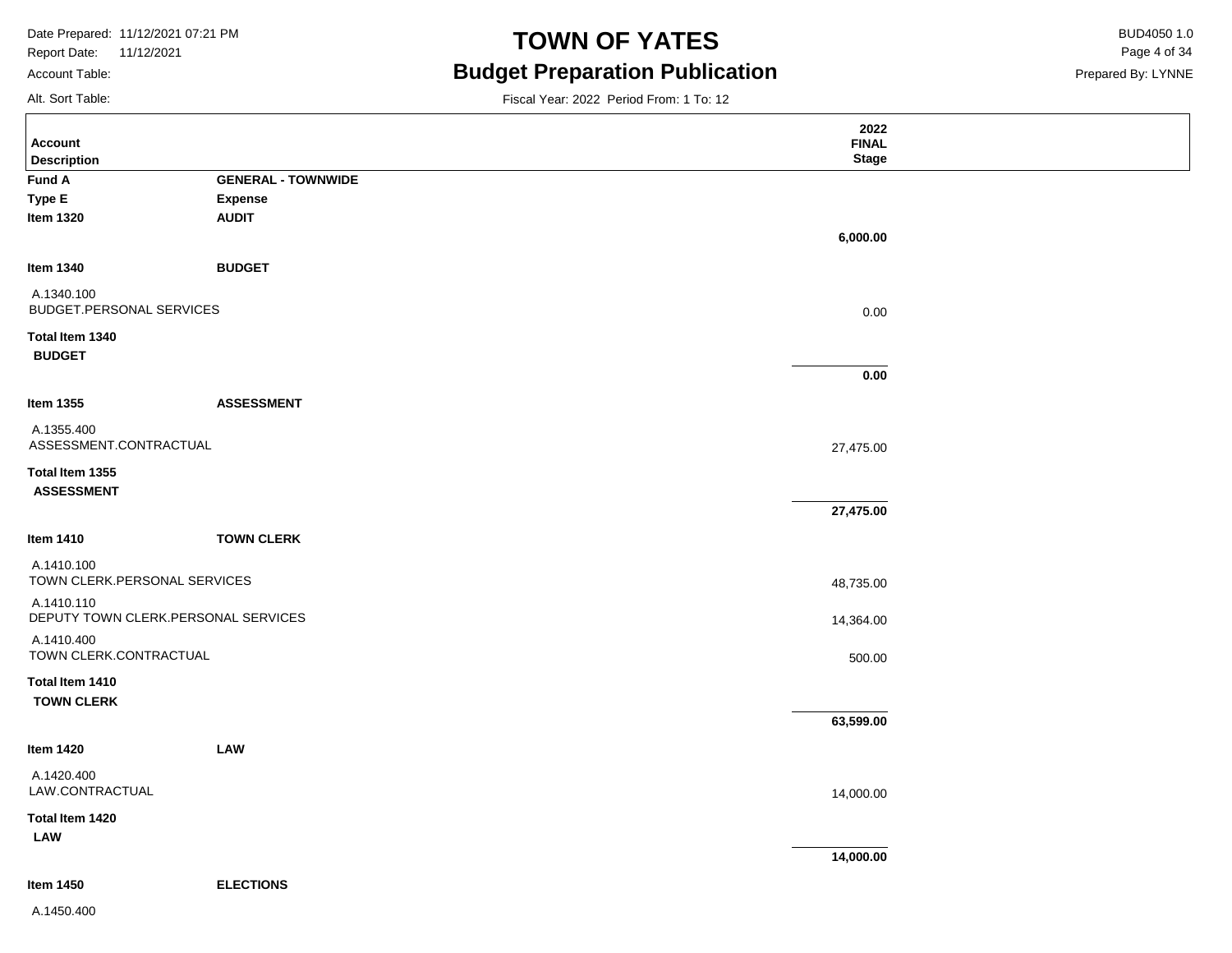Report Date: 11/12/2021 Account Table:

Alt. Sort Table:

# **TOWN OF YATES** BUD4050 1.0 **Budget Preparation Publication**

Prepared By: LYNNE Page 5 of 34

| <b>Account</b><br><b>Description</b>   |                                 | 2022<br><b>FINAL</b><br><b>Stage</b> |  |
|----------------------------------------|---------------------------------|--------------------------------------|--|
| Fund A                                 | <b>GENERAL - TOWNWIDE</b>       |                                      |  |
| Type E                                 | <b>Expense</b>                  |                                      |  |
| <b>Item 1450</b>                       | <b>ELECTIONS</b>                |                                      |  |
|                                        |                                 |                                      |  |
| A.1450.400                             |                                 |                                      |  |
| ELECTIONS.CONTRACTUAL                  |                                 | 6,000.00                             |  |
| Total Item 1450                        |                                 |                                      |  |
| <b>ELECTIONS</b>                       |                                 |                                      |  |
|                                        |                                 | 6,000.00                             |  |
|                                        |                                 |                                      |  |
| Item 1460                              | <b>RECORDS MGMT</b>             |                                      |  |
| A.1460.400                             |                                 |                                      |  |
| RECORDS MGMT.CONTRACTUAL-GRANT EXPENSE |                                 | 0.00                                 |  |
|                                        |                                 |                                      |  |
| Total Item 1460                        |                                 |                                      |  |
| <b>RECORDS MGMT</b>                    |                                 |                                      |  |
|                                        |                                 | 0.00                                 |  |
|                                        |                                 |                                      |  |
| Item 1620                              | <b>BUILDINGS</b>                |                                      |  |
| A.1620.100                             |                                 |                                      |  |
| BUILDINGS.PERSONAL SERVICES            |                                 | 0.00                                 |  |
| A.1620.200                             |                                 |                                      |  |
| BUILDINGS.EQUIPMENT                    |                                 | 1,000.00                             |  |
| A.1620.400                             |                                 |                                      |  |
| BUILDINGS.CONTRACTUAL                  |                                 |                                      |  |
|                                        |                                 | 15,500.00                            |  |
| Total Item 1620                        |                                 |                                      |  |
| <b>BUILDINGS</b>                       |                                 |                                      |  |
|                                        |                                 | 16,500.00                            |  |
|                                        |                                 |                                      |  |
| <b>Item 1670</b>                       | <b>CENTRAL PRINT &amp; MAIL</b> |                                      |  |
| A.1670.400                             |                                 |                                      |  |
| CENTRAL PRINT & MAIL.CONTRACTUAL       |                                 | 8,000.00                             |  |
|                                        |                                 |                                      |  |
| Total Item 1670                        |                                 |                                      |  |
| <b>CENTRAL PRINT &amp; MAIL</b>        |                                 |                                      |  |
|                                        |                                 | 8,000.00                             |  |
| <b>Item 1910</b>                       | <b>UNALLOCATED INSURANCE</b>    |                                      |  |
|                                        |                                 |                                      |  |
| A.1910.400<br>UNALLOCATED INSURANCE    |                                 |                                      |  |
|                                        |                                 | 25,593.00                            |  |
| Total Item 1910                        |                                 |                                      |  |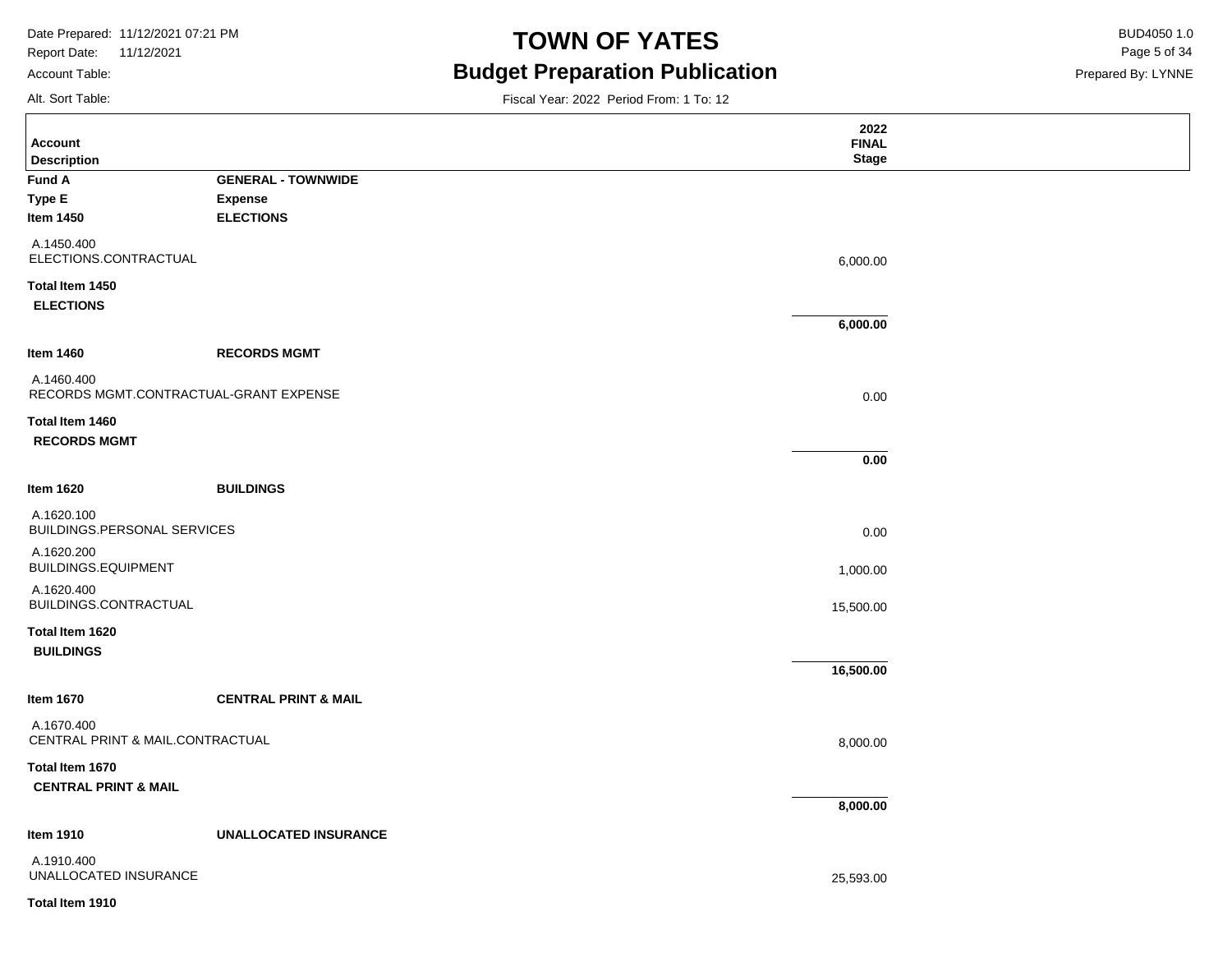Report Date: 11/12/2021 Account Table:

# **TOWN OF YATES** BUD4050 1.0 **Budget Preparation Publication**

Fiscal Year: 2022 Period From: 1 To: 12

Prepared By: LYNNE Page 6 of 34

Alt. Sort Table:

| <b>Account</b><br><b>Description</b>                     |                                            | 2022<br><b>FINAL</b><br><b>Stage</b> |  |
|----------------------------------------------------------|--------------------------------------------|--------------------------------------|--|
| <b>Fund A</b>                                            | <b>GENERAL - TOWNWIDE</b>                  |                                      |  |
| Type E                                                   | <b>Expense</b>                             |                                      |  |
| Item 1910                                                | <b>UNALLOCATED INSURANCE</b>               |                                      |  |
| <b>UNALLOCATED INSURANCE</b>                             |                                            | 25,593.00                            |  |
| Item 1920                                                | <b>MUNICIPAL ASSOCIATION DUES</b>          |                                      |  |
| A.1920.400<br>MUNICIPAL ASSOCIATION DUES                 |                                            | 899.00                               |  |
| Total Item 1920                                          |                                            |                                      |  |
| <b>MUNICIPAL ASSOCIATION DUES</b>                        |                                            |                                      |  |
|                                                          |                                            | 899.00                               |  |
| <b>Item 1950</b>                                         | <b>TAXES &amp; ASSESSMENTS ON PROPERTY</b> |                                      |  |
| A.1950.400<br><b>TAXES &amp; ASSESSMENTS ON PROPERTY</b> |                                            | 500.00                               |  |
| Total Item 1950                                          |                                            |                                      |  |
| <b>TAXES &amp; ASSESSMENTS ON PROPERTY</b>               |                                            |                                      |  |
|                                                          |                                            | 500.00                               |  |
| <b>Item 1989</b>                                         | <b>UNCLASSIFIED</b>                        |                                      |  |
| A.1989.400<br><b>UNCLASSIFIED</b>                        |                                            | 2,000.00                             |  |
| Total Item 1989                                          |                                            |                                      |  |
| <b>UNCLASSIFIED</b>                                      |                                            |                                      |  |
|                                                          |                                            | 2,000.00                             |  |
| <b>Item 1990</b>                                         | <b>CONTINGENT ACCOUNT</b>                  |                                      |  |
| A.1990.400<br>CONTINGENT ACCOUNT                         |                                            | 16,700.00                            |  |
| Total Item 1990<br><b>CONTINGENT ACCOUNT</b>             |                                            |                                      |  |
|                                                          |                                            | 16,700.00                            |  |
| Item 3310                                                | <b>TRAFFIC</b>                             |                                      |  |
| A.3310.100                                               |                                            |                                      |  |
| TRAFFIC.PERSONAL SERVICES                                |                                            | 1,000.00                             |  |
| A.3310.400<br>TRAFFIC.CONTRACTUAL                        |                                            |                                      |  |
|                                                          |                                            | 2,800.00                             |  |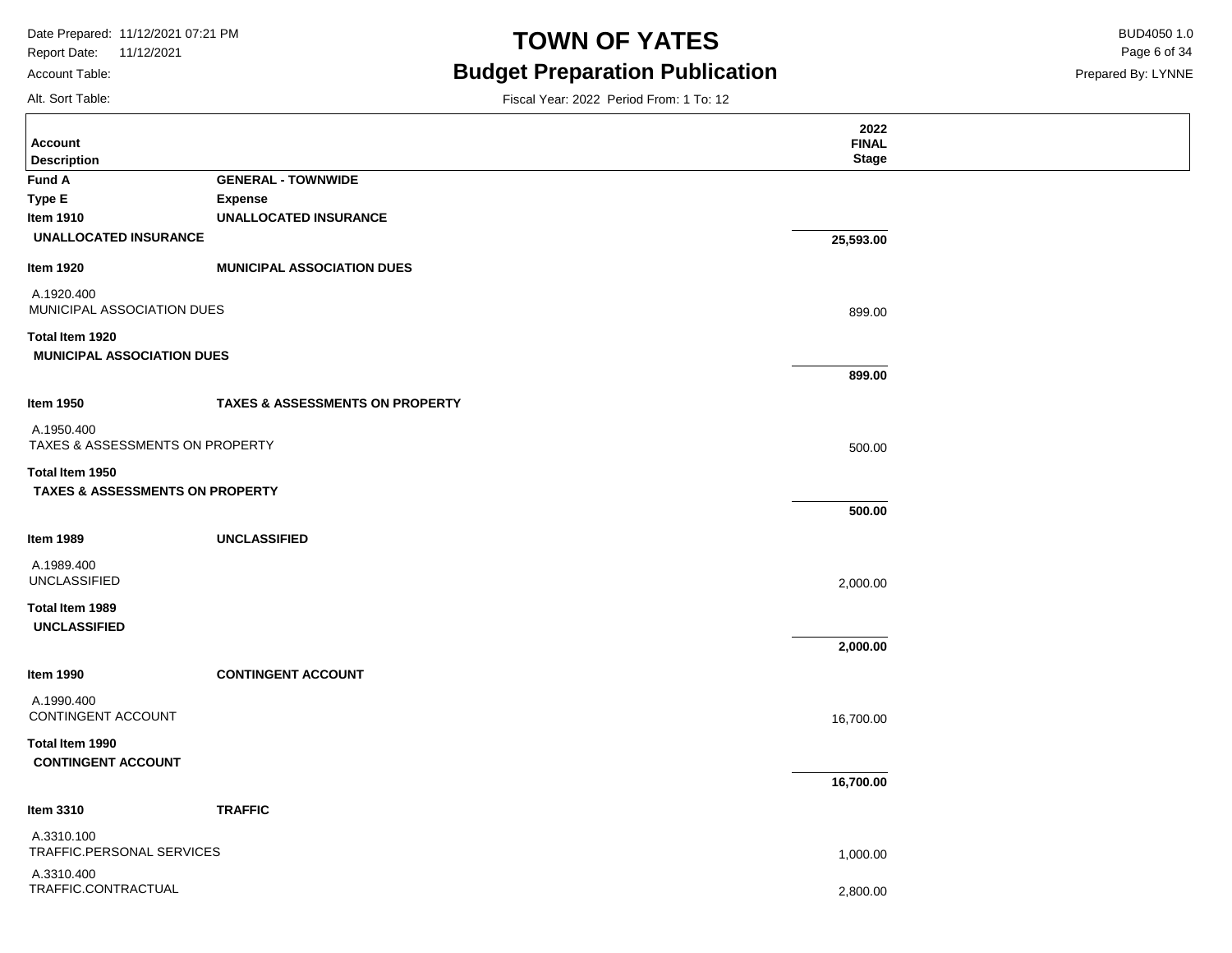Report Date: 11/12/2021 Account Table:

### **TOWN OF YATES** BUD4050 1.0 **Budget Preparation Publication**

Prepared By: LYNNE Page 7 of 34

Alt. Sort Table:

|                                                  |                               | 2022                         |  |
|--------------------------------------------------|-------------------------------|------------------------------|--|
| <b>Account</b><br><b>Description</b>             |                               | <b>FINAL</b><br><b>Stage</b> |  |
| Fund A                                           | <b>GENERAL - TOWNWIDE</b>     |                              |  |
| Type E                                           | <b>Expense</b>                |                              |  |
| Item 3310                                        | <b>TRAFFIC</b>                |                              |  |
| Total Item 3310<br><b>TRAFFIC</b>                |                               |                              |  |
|                                                  |                               | 3,800.00                     |  |
| Item 3510                                        | <b>ANIMAL CONTROL</b>         |                              |  |
| A.3510.400<br>ANIMAL CONTROL.CONTRACTUAL         |                               | 0.00                         |  |
| Total Item 3510                                  |                               |                              |  |
| <b>ANIMAL CONTROL</b>                            |                               | 0.00                         |  |
| Item 4540                                        | <b>AMBULANCE</b>              |                              |  |
| A.4540.400<br>AMBULANCE.CONTRACTUAL              |                               | 10,037.00                    |  |
| Total Item 4540<br><b>AMBULANCE</b>              |                               |                              |  |
|                                                  |                               | 10,037.00                    |  |
| Item 5010                                        | <b>HIGHWAY ADMINISTRATION</b> |                              |  |
| A.5010.100<br>HIGHWAY SUPER.PERSONAL SERVICES    |                               | 72,959.00                    |  |
| A.5010.120<br>HIGHWAY CLERK.PERSONAL SERVICES    |                               | 3,200.00                     |  |
| A.5010.400<br>HIGHWAY ADMINISTRATION.CONTRACTUAL |                               | 2,100.00                     |  |
| Total Item 5010<br><b>HIGHWAY ADMINISTRATION</b> |                               |                              |  |
|                                                  |                               | 78,259.00                    |  |
| Item 5132                                        | <b>GARAGE</b>                 |                              |  |
| A.5132.200<br>GARAGE.EQUIPMENT                   |                               | 0.00                         |  |
| A.5132.400<br>GARAGE.CONTRACTUAL                 |                               | 21,000.00                    |  |
| Total Item 5132<br><b>GARAGE</b>                 |                               |                              |  |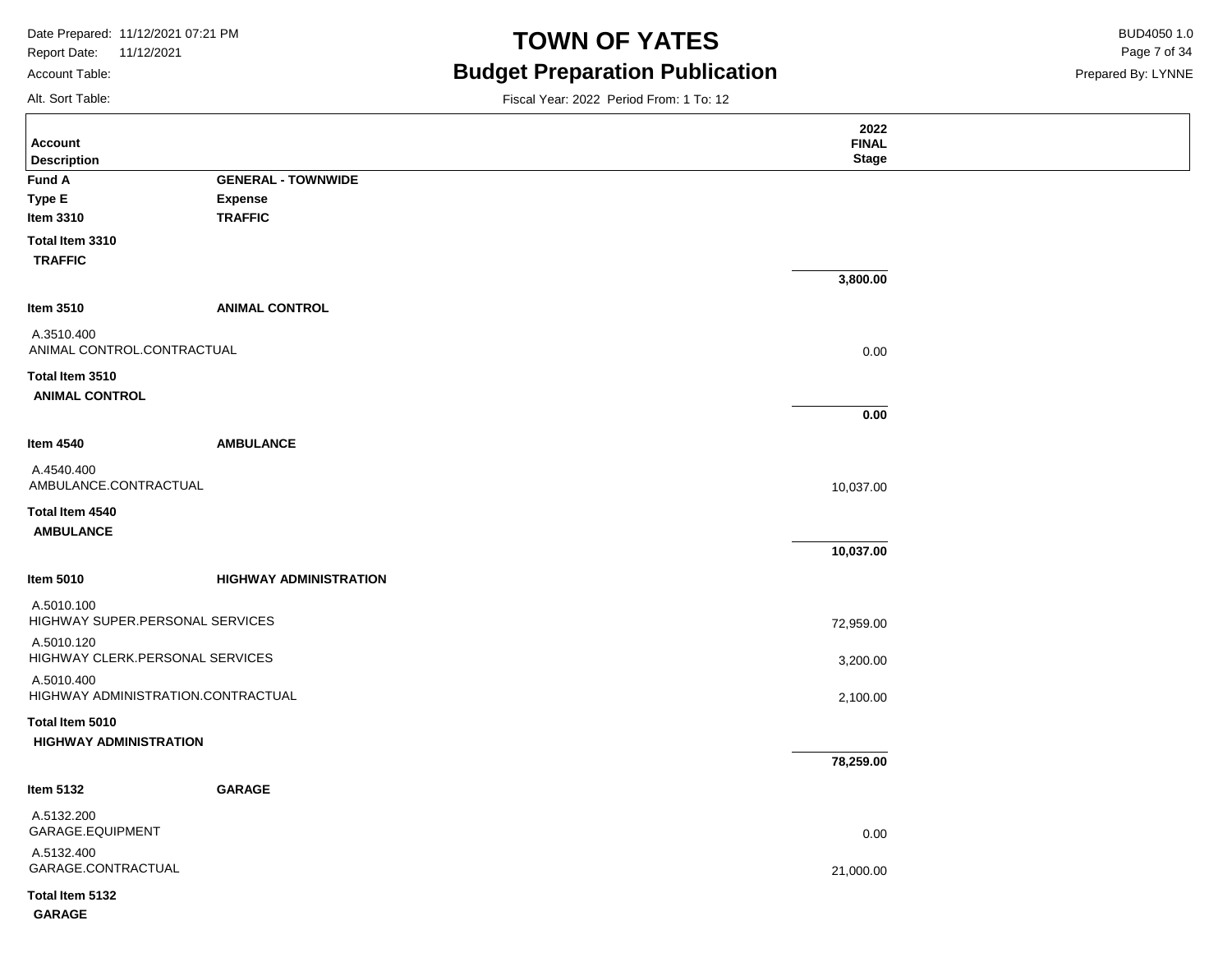Report Date: 11/12/2021 Account Table:

# **TOWN OF YATES** BUD4050 1.0 **Budget Preparation Publication**

Prepared By: LYNNE Page 8 of 34

Alt. Sort Table:

| Account<br><b>Description</b>                         |                           |           | 2022<br><b>FINAL</b><br><b>Stage</b> |
|-------------------------------------------------------|---------------------------|-----------|--------------------------------------|
| <b>Fund A</b>                                         | <b>GENERAL - TOWNWIDE</b> |           |                                      |
| Type E                                                | <b>Expense</b>            |           |                                      |
| <b>Item 5132</b>                                      | <b>GARAGE</b>             |           |                                      |
|                                                       |                           | 21,000.00 |                                      |
| Item 5182                                             | <b>STREET LIGHTS</b>      |           |                                      |
| A.5182.400<br>STREET LIGHTS.CONTRACTUAL               |                           |           | 3,500.00                             |
| Total Item 5182<br><b>STREET LIGHTS</b>               |                           |           |                                      |
|                                                       |                           |           | 3,500.00                             |
| Item 7110                                             | <b>PARK</b>               |           |                                      |
| A.7110.100<br>PARK.PERSONAL SERVICES                  |                           |           | 3,000.00                             |
| A.7110.400<br>PARK.CONTRACTUAL                        |                           |           | 5,000.00                             |
| Total Item 7110<br><b>PARK</b>                        |                           |           |                                      |
|                                                       |                           |           | 8,000.00                             |
| <b>Item 7550</b>                                      | <b>CELEBRATIONS</b>       |           |                                      |
| A.7550.400<br>CELEBRATIONS.CONTRACTUAL                |                           |           | 2,000.00                             |
| Total Item 7550<br><b>CELEBRATIONS</b>                |                           |           |                                      |
|                                                       |                           |           | 2,000.00                             |
| <b>Item 8810</b>                                      | <b>CEMETERIES</b>         |           |                                      |
| A.8810.100<br>CEMETERIES.EMPLOYEES PERSONAL SERVICES  |                           |           | 7,500.00                             |
| A.8810.120<br>CEMETERIES.SUPERVISOR PERSONAL SERVICES |                           |           | 6,110.00                             |
| A.8810.400<br>CEMETERIES.CONTRACTUAL                  |                           |           | 27,000.00                            |
| Total Item 8810                                       |                           |           |                                      |
| <b>CEMETERIES</b>                                     |                           |           |                                      |
|                                                       |                           |           | 40,610.00                            |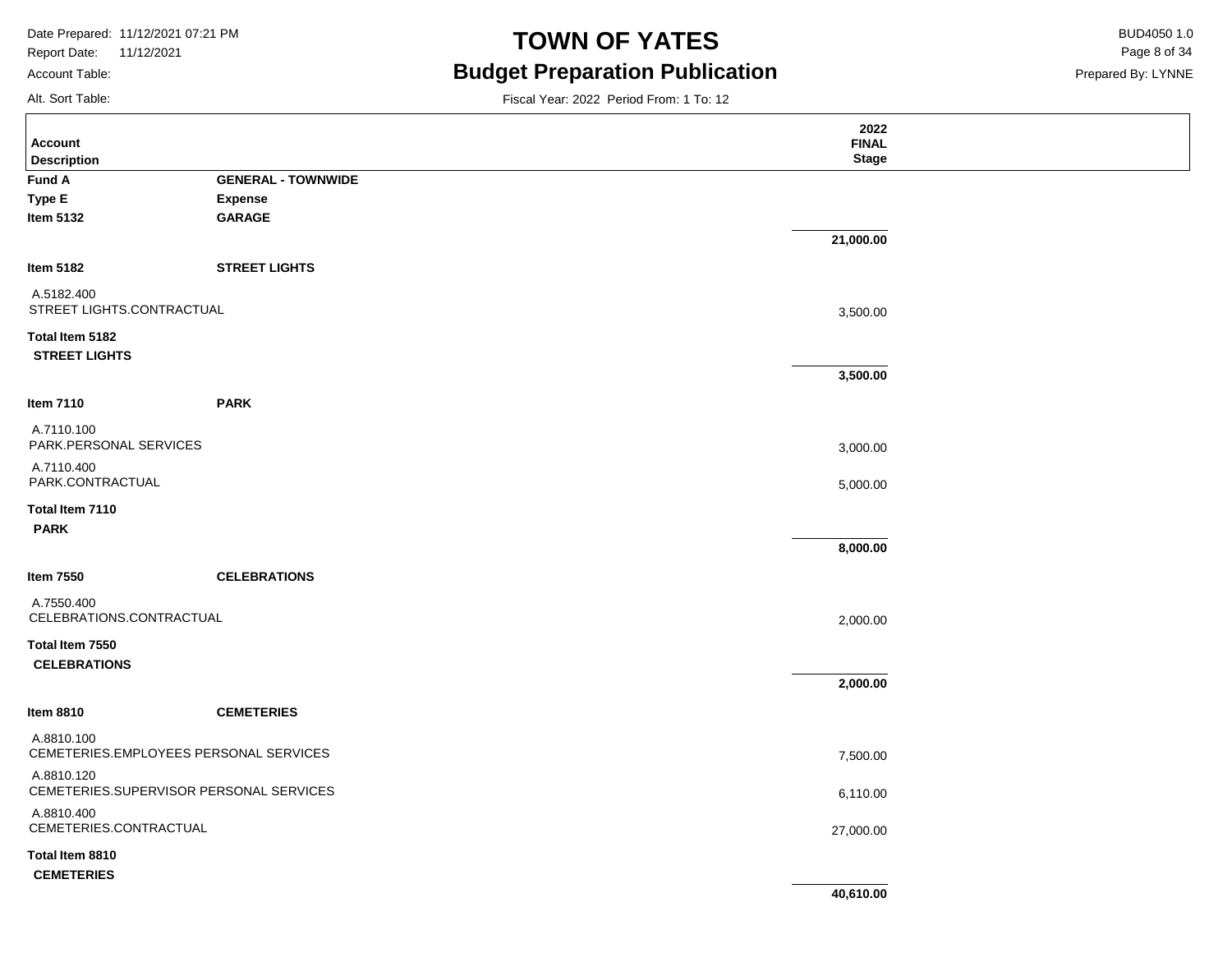Report Date: 11/12/2021 Account Table:

# **TOWN OF YATES** BUD4050 1.0 **Budget Preparation Publication**

Prepared By: LYNNE Page 9 of 34

Alt. Sort Table:

|                                                |                             | 2022         |  |
|------------------------------------------------|-----------------------------|--------------|--|
| <b>Account</b>                                 |                             | <b>FINAL</b> |  |
| <b>Description</b>                             |                             | <b>Stage</b> |  |
| <b>Fund A</b>                                  | <b>GENERAL - TOWNWIDE</b>   |              |  |
| <b>Type E</b>                                  | <b>Expense</b>              |              |  |
| <b>Item 9010</b>                               | <b>STATE RETIREMENT</b>     |              |  |
| A.9010.800<br><b>STATE RETIREMENT</b>          |                             | 13,000.00    |  |
| Total Item 9010<br><b>STATE RETIREMENT</b>     |                             |              |  |
|                                                |                             | 13,000.00    |  |
| <b>Item 9030</b>                               | <b>SOCIAL SECURITY</b>      |              |  |
| A.9030.800<br>SOCIAL SECURITY                  |                             | 10,200.00    |  |
| Total Item 9030<br><b>SOCIAL SECURITY</b>      |                             |              |  |
|                                                |                             | 10,200.00    |  |
| <b>Item 9035</b>                               | <b>MEDICARE</b>             |              |  |
| A.9035.800<br>MEDICARE                         |                             | 2,385.00     |  |
| Total Item 9035<br><b>MEDICARE</b>             |                             |              |  |
|                                                |                             | 2,385.00     |  |
| <b>Item 9040</b>                               | <b>WORKERS COMPENSATION</b> |              |  |
| A.9040.800<br><b>WORKERS COMPENSATION</b>      |                             | 7,734.00     |  |
| Total Item 9040<br><b>WORKERS COMPENSATION</b> |                             |              |  |
|                                                |                             | 7,734.00     |  |
| <b>Item 9055</b>                               | <b>DISABILITY INSURANCE</b> |              |  |
| A.9055.800<br><b>DISABILITY INSURANCE</b>      |                             | 300.00       |  |
| Total Item 9055                                |                             |              |  |
| <b>DISABILITY INSURANCE</b>                    |                             |              |  |
|                                                |                             | 300.00       |  |
|                                                |                             |              |  |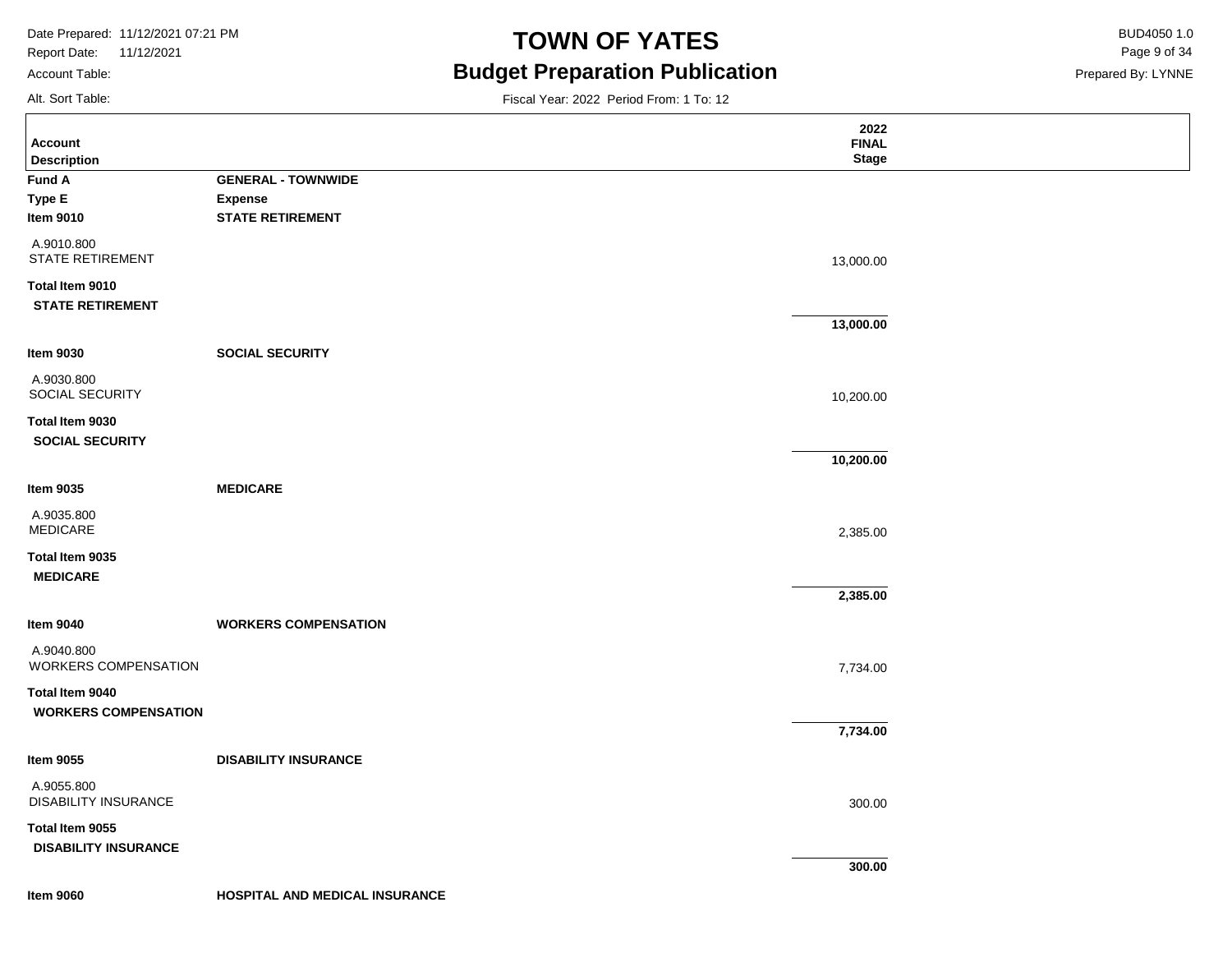Account Table:

Alt. Sort Table:

# **TOWN OF YATES** BUD4050 1.0 **Budget Preparation Publication**

Prepared By: LYNNE Page 10 of 34

| <b>Account</b><br><b>Description</b>         |                                | 2022<br><b>FINAL</b><br><b>Stage</b> |  |
|----------------------------------------------|--------------------------------|--------------------------------------|--|
| Fund A                                       | <b>GENERAL - TOWNWIDE</b>      |                                      |  |
| <b>Type E</b>                                | <b>Expense</b>                 |                                      |  |
| <b>Item 9060</b>                             | HOSPITAL AND MEDICAL INSURANCE |                                      |  |
| A.9060.800<br>HOSPITAL AND MEDICAL INSURANCE |                                | 42,300.00                            |  |
| Total Item 9060                              |                                |                                      |  |
| HOSPITAL AND MEDICAL INSURANCE               |                                | 42,300.00                            |  |
|                                              |                                |                                      |  |
| <b>Item 9950</b>                             | <b>TRANSFER TO OTHER FUNDS</b> |                                      |  |
| A.9950<br>TRANSFER TO OTHER FUNDS            |                                | 0.00                                 |  |
| Total Item 9950                              |                                |                                      |  |
| <b>TRANSFER TO OTHER FUNDS</b>               |                                |                                      |  |
|                                              |                                | 0.00                                 |  |
| <b>Total Type E</b>                          |                                |                                      |  |
| <b>Expense</b>                               |                                |                                      |  |
|                                              |                                | 498,011.00                           |  |
| <b>Total Fund A</b>                          |                                |                                      |  |
| <b>GENERAL - TOWNWIDE</b>                    |                                | 24,000.00                            |  |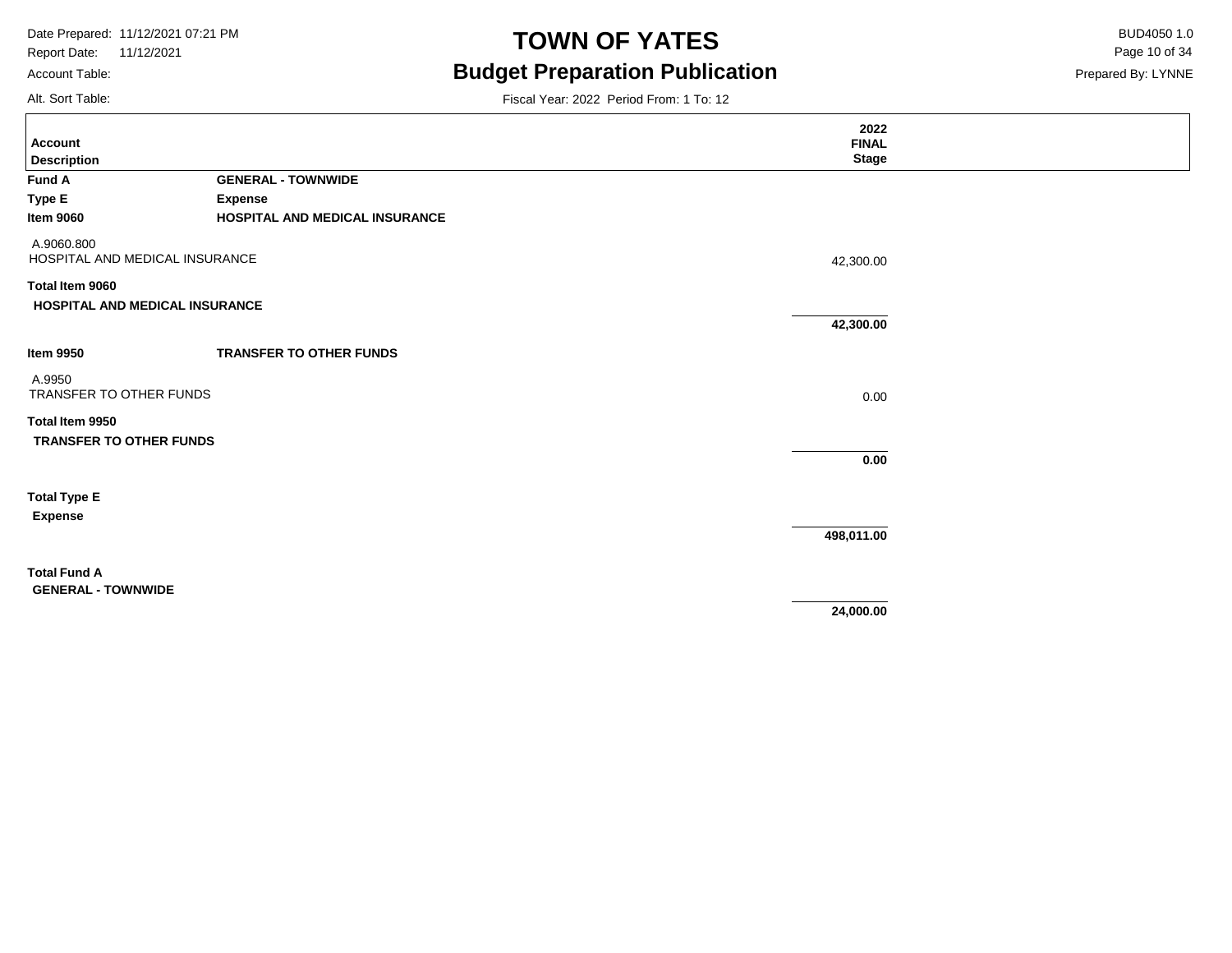Report Date: 11/12/2021 Account Table:

# **TOWN OF YATES** BUD4050 1.0 **Budget Preparation Publication**

Prepared By: LYNNE Page 11 of 34

Alt. Sort Table:

| <b>Account</b>                              |                                  | 2022<br><b>FINAL</b> |  |
|---------------------------------------------|----------------------------------|----------------------|--|
| <b>Description</b>                          |                                  | <b>Stage</b>         |  |
| Fund B                                      | <b>GENERAL - OUTSIDE VILLAGE</b> |                      |  |
| Type R                                      | Revenue                          |                      |  |
| <b>B.1001</b><br>REAL PROPERTY TAXES        |                                  |                      |  |
|                                             |                                  | 2,139.00             |  |
| B.1601<br>PUBLIC HEALTH FEES                |                                  | 400.00               |  |
| B.2110<br>ZONING FEES                       |                                  | 100.00               |  |
| B.2115<br>PLANNING BOARD FEES               |                                  | 100.00               |  |
| B.2401<br>INTEREST AND EARNINGS             |                                  | 200.00               |  |
| <b>B.2545</b><br>PERMITS, OTHER             |                                  | 200.00               |  |
| <b>B.2555</b><br><b>BUILDING PERMITS</b>    |                                  | 2,500.00             |  |
| <b>B.2770</b><br>OTHER UNCLASSIFIED REVENUE |                                  | 0.00                 |  |
| <b>Total Type R</b>                         |                                  |                      |  |
| Revenue                                     |                                  |                      |  |
|                                             |                                  | (5,639.00)           |  |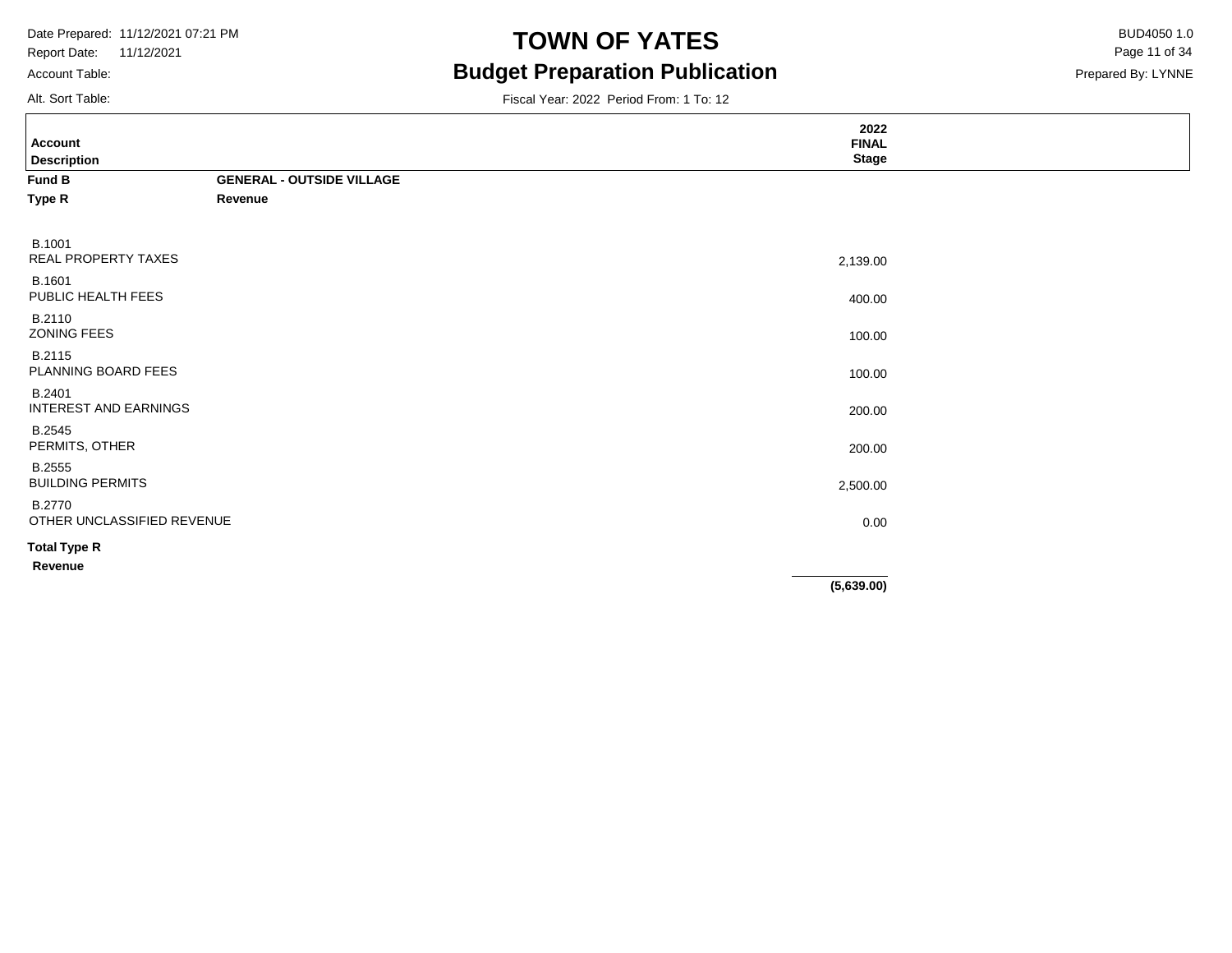Report Date: 11/12/2021 Account Table:

### **TOWN OF YATES** BUD4050 1.0 **Budget Preparation Publication**

Prepared By: LYNNE Page 12 of 34

Alt. Sort Table:

Ē

| <b>Account</b>                                                |                                      | 2022<br><b>FINAL</b> |  |
|---------------------------------------------------------------|--------------------------------------|----------------------|--|
| <b>Description</b>                                            |                                      | <b>Stage</b>         |  |
| <b>Fund B</b>                                                 | <b>GENERAL - OUTSIDE VILLAGE</b>     |                      |  |
| <b>Type E</b>                                                 | <b>Expense</b>                       |                      |  |
| <b>Item 1420</b>                                              | <b>LAW</b>                           |                      |  |
| B.1420.400<br>LAW CONTINGENT.CONTRACTUAL                      |                                      | 0.00                 |  |
| Total Item 1420<br><b>LAW</b>                                 |                                      |                      |  |
|                                                               |                                      | 0.00                 |  |
| <b>Item 3620</b>                                              | <b>SAFETY INSPECTION</b>             |                      |  |
| B.3620.100<br>SAFETY INSPECTION.PERSONAL SERVICES             |                                      | 5,500.00             |  |
| B.3620.400<br>SAFETY INSPECTION.CONTRACTUAL MATERIAL          |                                      | 600.00               |  |
| Total Item 3620                                               |                                      |                      |  |
| <b>SAFETY INSPECTION</b>                                      |                                      | 6,100.00             |  |
| <b>Item 4020</b>                                              | <b>REGISTRAR OF VITAL STATISTICS</b> |                      |  |
| B.4020.100<br>REGISTRAR OF VITAL STATISTICS.PERSONAL SERVICES |                                      | 600.00               |  |
| B.4020.400<br>REGISTRAR OF VITAL STATISTICS.CONTRACTUAL       |                                      | 0.00                 |  |
| Total Item 4020<br><b>REGISTRAR OF VITAL STATISTICS</b>       |                                      |                      |  |
|                                                               |                                      | 600.00               |  |
| <b>Item 7320</b>                                              | <b>JOINT YOUTH PROJ</b>              |                      |  |
| B.7320.400<br>JOINT YOUTH PROJ.CONTRACTUAL                    |                                      | 1,500.00             |  |
| Total Item 7320<br><b>JOINT YOUTH PROJ</b>                    |                                      |                      |  |
|                                                               |                                      | 1,500.00             |  |
| <b>Item 7510</b>                                              | <b>HISTORICAL</b>                    |                      |  |
| B.7510.100<br>HISTORICAL.PERSONAL SERVICES                    |                                      | 600.00               |  |
| B.7510.400<br>HISTORICAL.CONTRACTUAL                          |                                      |                      |  |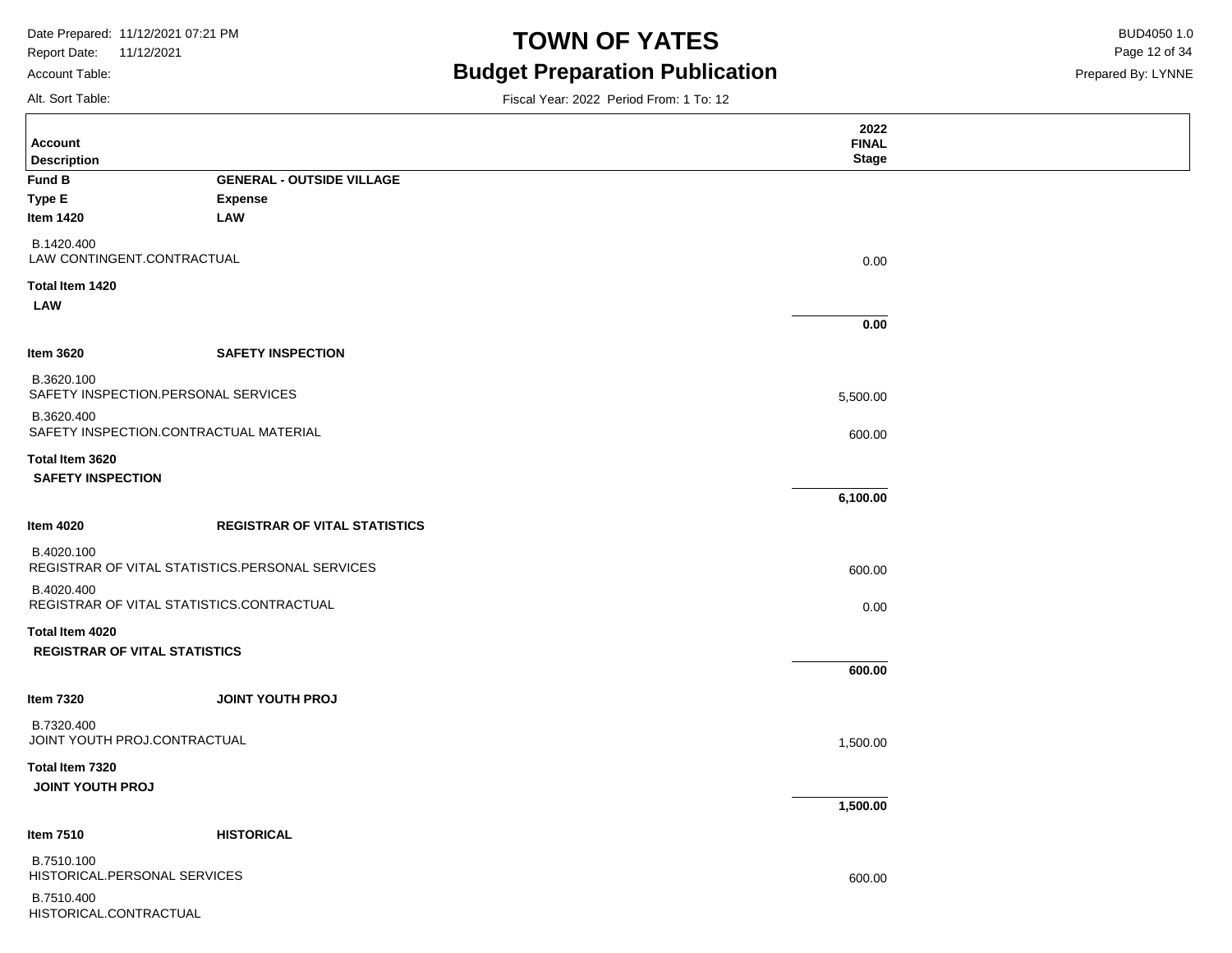Report Date: 11/12/2021 Account Table:

# **TOWN OF YATES** BUD4050 1.0 **Budget Preparation Publication**

Prepared By: LYNNE Page 13 of 34

Alt. Sort Table:

|                                                      |                                  | 2022         |  |
|------------------------------------------------------|----------------------------------|--------------|--|
| <b>Account</b>                                       |                                  | <b>FINAL</b> |  |
| <b>Description</b>                                   |                                  | <b>Stage</b> |  |
| <b>Fund B</b>                                        | <b>GENERAL - OUTSIDE VILLAGE</b> |              |  |
| Type E                                               | <b>Expense</b>                   |              |  |
| <b>Item 7510</b>                                     | <b>HISTORICAL</b>                |              |  |
| B.7510.400                                           |                                  |              |  |
|                                                      |                                  | 200.00       |  |
| Total Item 7510<br><b>HISTORICAL</b>                 |                                  |              |  |
|                                                      |                                  | 800.00       |  |
| <b>Item 7550</b>                                     | <b>CELEBRATIONS</b>              |              |  |
| B.7550.400<br>CELEBRATIONS.CONTRACTUAL               |                                  | 1,500.00     |  |
|                                                      |                                  |              |  |
| Total Item 7550                                      |                                  |              |  |
| <b>CELEBRATIONS</b>                                  |                                  |              |  |
|                                                      |                                  | 1,500.00     |  |
| <b>Item 8010</b>                                     | <b>ZONING</b>                    |              |  |
| B.8010.100<br>ZONING ENFORCEMENT.PERSONAL SERVICES   |                                  | 5,000.00     |  |
| B.8010.400<br>ZONING APPEALS/ENFORCE.CONTRACTUAL     |                                  | 500.00       |  |
| Total Item 8010                                      |                                  |              |  |
| ZONING                                               |                                  |              |  |
|                                                      |                                  | 5,500.00     |  |
| <b>Item 8020</b>                                     | <b>PLANNING</b>                  |              |  |
| B.8020.100<br>PLANNING BOARD CHAIR.PERSONAL SERVICES |                                  | 0.00         |  |
| B.8020.400<br>PLANNING.CONTRACTUAL                   |                                  | 1,200.00     |  |
| Total Item 8020                                      |                                  |              |  |
| <b>PLANNING</b>                                      |                                  |              |  |
|                                                      |                                  | 1,200.00     |  |
| <b>Item 9010</b>                                     | <b>STATE RETIREMENT</b>          |              |  |
| B.9010.800<br><b>STATE RETIREMENT</b>                |                                  | 1,379.00     |  |
| Total Item 9010                                      |                                  |              |  |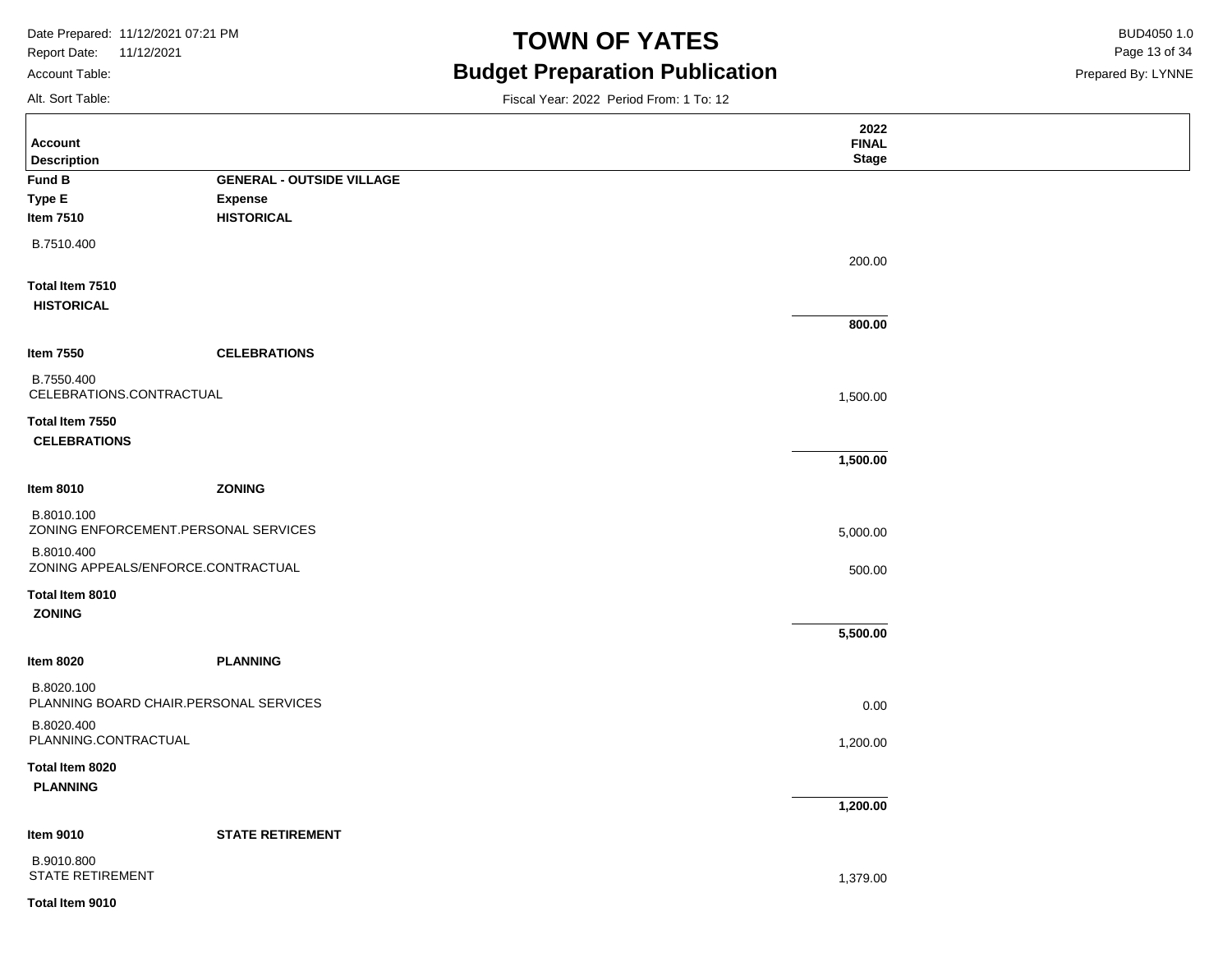Report Date: 11/12/2021 Account Table:

# **TOWN OF YATES** BUD4050 1.0 **Budget Preparation Publication**

Fiscal Year: 2022 Period From: 1 To: 12

Prepared By: LYNNE Page 14 of 34

Alt. Sort Table:

| <b>Account</b>                            |                                  | 2022<br><b>FINAL</b> |  |
|-------------------------------------------|----------------------------------|----------------------|--|
| <b>Description</b>                        |                                  | <b>Stage</b>         |  |
| Fund B                                    | <b>GENERAL - OUTSIDE VILLAGE</b> |                      |  |
| Type E                                    | <b>Expense</b>                   |                      |  |
| <b>Item 9010</b>                          | <b>STATE RETIREMENT</b>          |                      |  |
| <b>STATE RETIREMENT</b>                   |                                  | 1,379.00             |  |
| <b>Item 9030</b>                          | <b>SOCIAL SECURITY</b>           |                      |  |
| B.9030.800<br>SOCIAL SECURITY             |                                  | 730.00               |  |
| Total Item 9030<br><b>SOCIAL SECURITY</b> |                                  |                      |  |
|                                           |                                  | 730.00               |  |
| <b>Item 9035</b>                          | <b>MEDICARE</b>                  |                      |  |
| B.9035.800<br><b>MEDICARE</b>             |                                  | 170.00               |  |
| Total Item 9035<br><b>MEDICARE</b>        |                                  |                      |  |
|                                           |                                  | 170.00               |  |
| <b>Item 9040</b>                          | <b>WORKERS COMPENSATION</b>      |                      |  |
| B.9040.800<br><b>WORKERS COMPENSATION</b> |                                  | 1,060.00             |  |
| Total Item 9040                           |                                  |                      |  |
| <b>WORKERS COMPENSATION</b>               |                                  | 1,060.00             |  |
|                                           |                                  |                      |  |
| <b>Item 9055</b>                          | <b>DISABILITY INSURANCE</b>      |                      |  |
| B.9055.800<br><b>DISABILITY INSURANCE</b> |                                  | 100.00               |  |
| Total Item 9055                           |                                  |                      |  |
| <b>DISABILITY INSURANCE</b>               |                                  |                      |  |
|                                           |                                  | 100.00               |  |
| <b>Total Type E</b>                       |                                  |                      |  |
| <b>Expense</b>                            |                                  |                      |  |
|                                           |                                  | 20,639.00            |  |
|                                           |                                  |                      |  |

**Total Fund B GENERAL - OUTSIDE VILLAGE**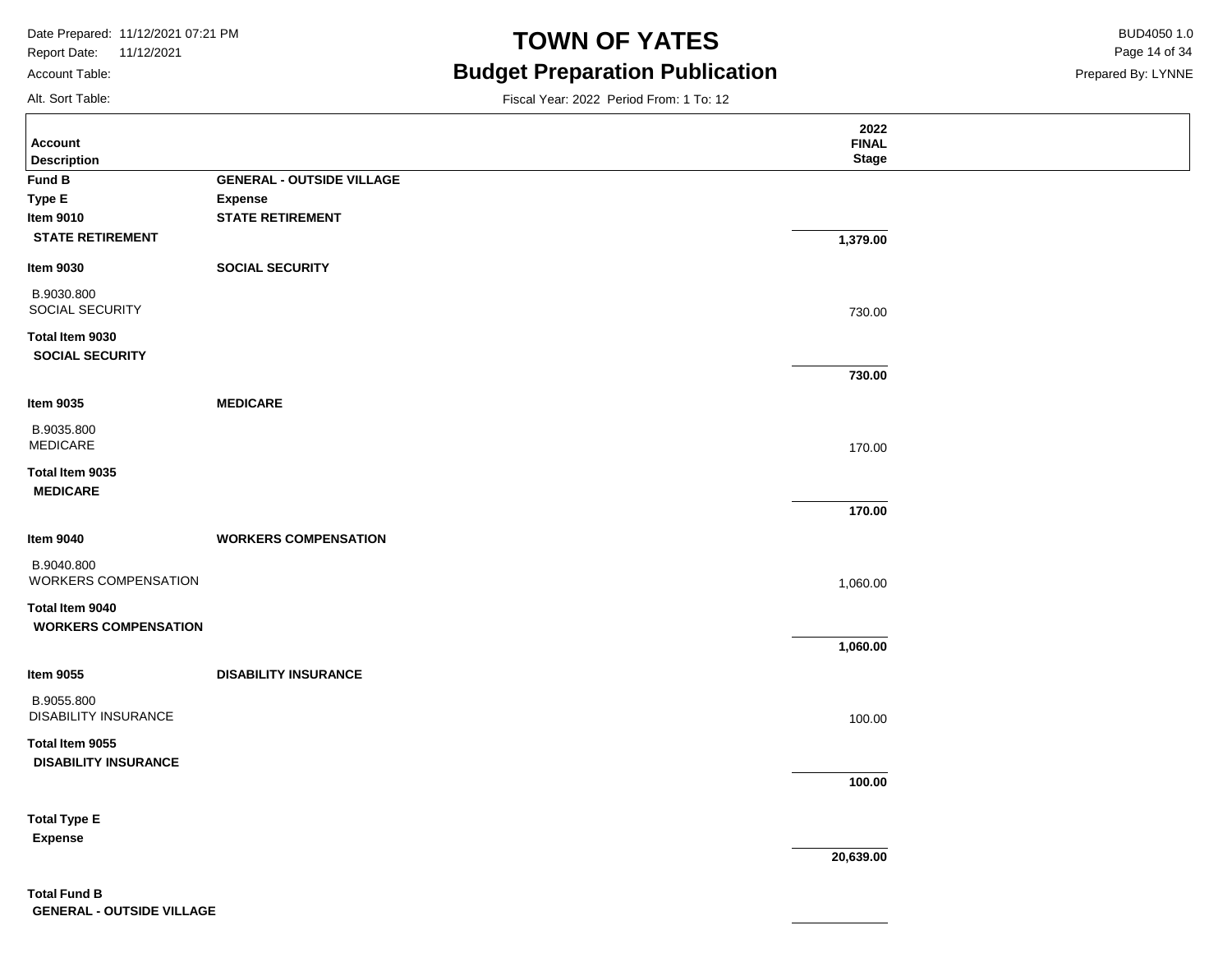Account Table:

# **TOWN OF YATES** BUD4050 1.0 **Budget Preparation Publication**

Prepared By: LYNNE Page 15 of 34

Alt. Sort Table:

|                    |                                  | 2022         |
|--------------------|----------------------------------|--------------|
| Account            |                                  | <b>FINAL</b> |
| <b>Description</b> |                                  | <b>Stage</b> |
| <b>Fund B</b>      | <b>GENERAL - OUTSIDE VILLAGE</b> |              |

Fiscal Year: 2022 Period From: 1 To: 12

**15,000.00**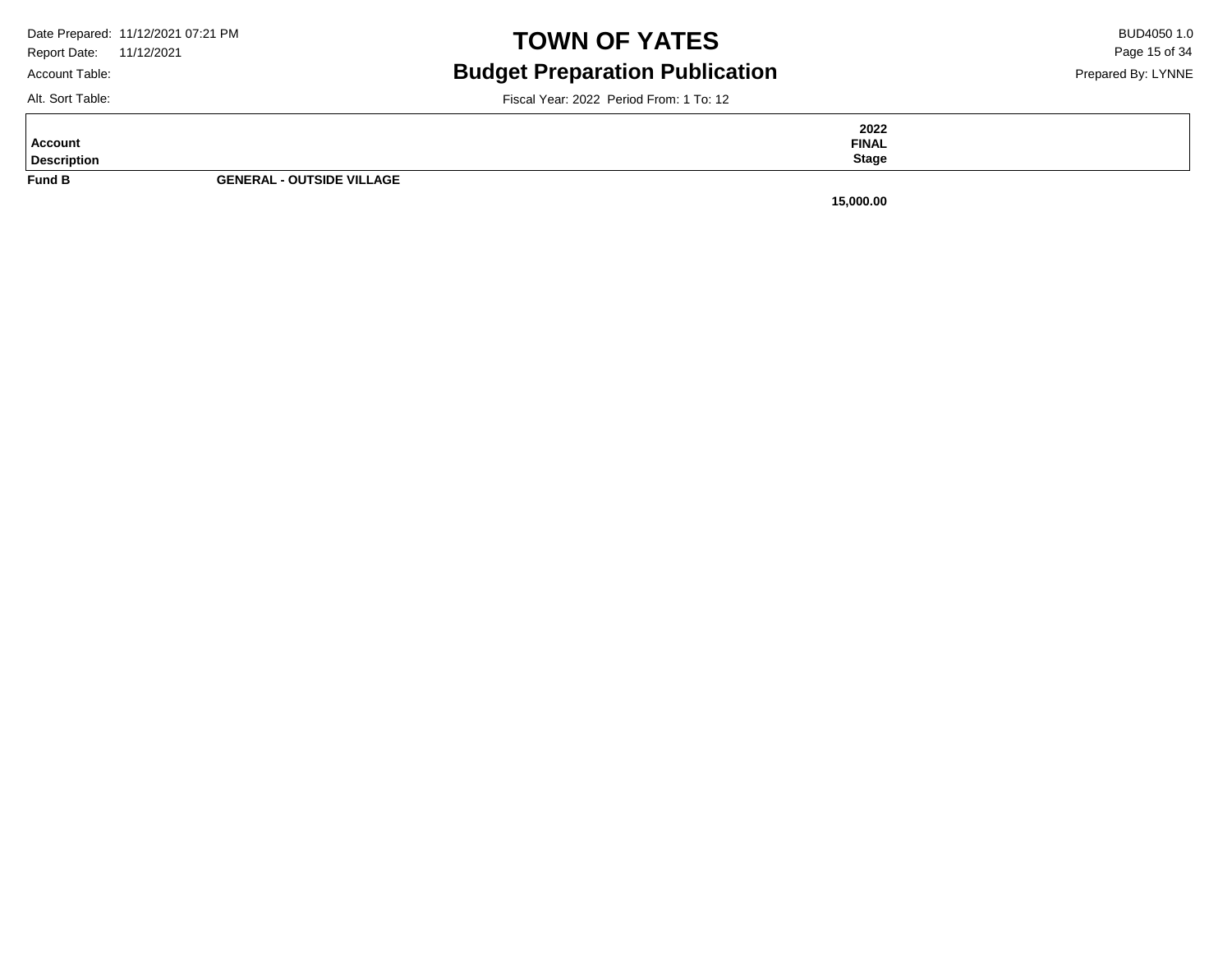Report Date: 11/12/2021 Account Table:

### **TOWN OF YATES** BUD4050 1.0 **Budget Preparation Publication**

Prepared By: LYNNE Page 16 of 34

Alt. Sort Table:

| <b>Account</b><br><b>Description</b>             |                          | 2022<br><b>FINAL</b><br><b>Stage</b> |  |
|--------------------------------------------------|--------------------------|--------------------------------------|--|
| Fund CL                                          | <b>LYNHAVEN CEMETERY</b> |                                      |  |
| Type R                                           | Revenue                  |                                      |  |
| CL.2401<br>INTEREST AND EARNINGS                 |                          | 0.00                                 |  |
| CL.2705<br>GIFTS AND DONATIONS                   |                          | 0.00                                 |  |
| <b>Total Type R</b><br>Revenue                   |                          | 0.00                                 |  |
| <b>Total Fund CL</b><br><b>LYNHAVEN CEMETERY</b> |                          | 0.00                                 |  |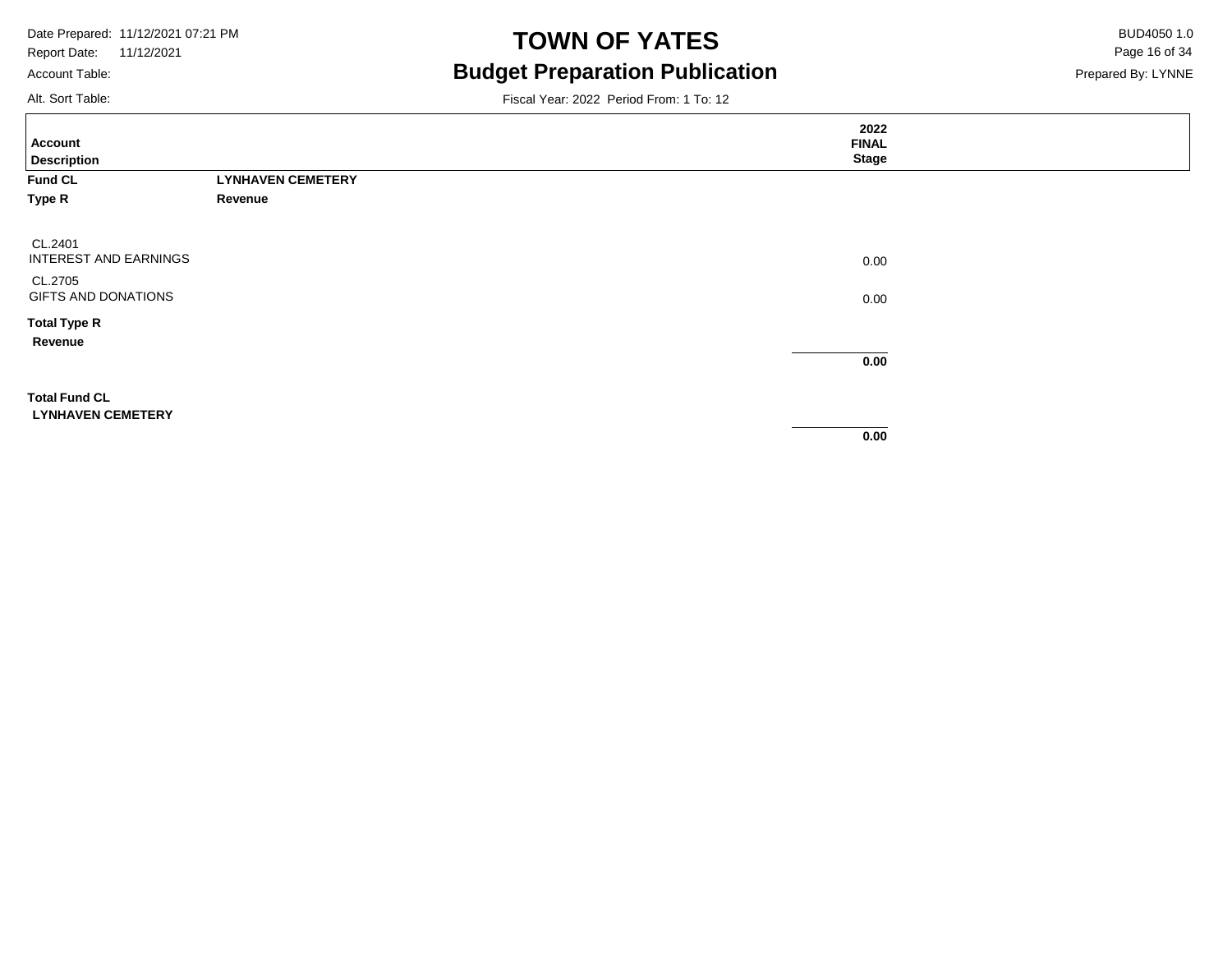Account Table:

# **TOWN OF YATES** BUD4050 1.0 **Budget Preparation Publication**

Prepared By: LYNNE Page 17 of 34

| Alt. Sort Table:                                 |                           | Fiscal Year: 2022 Period From: 1 To: 12 |  |
|--------------------------------------------------|---------------------------|-----------------------------------------|--|
| Account<br><b>Description</b>                    |                           | 2022<br><b>FINAL</b><br><b>Stage</b>    |  |
| <b>Fund DA</b>                                   | <b>HIGHWAY - TOWNWIDE</b> |                                         |  |
| Type R                                           | Revenue                   |                                         |  |
| DA.1001<br><b>REAL PROPERTY TAXES</b>            |                           | 184,710.00                              |  |
| DA.2300<br>TRANSPORTATION SERVICES, OTHER GOVTS  |                           | 12,500.00                               |  |
| DA.2302<br><b>REVENUE - SNOW &amp; ICE</b>       |                           | 138,000.00                              |  |
| DA.2401<br>INTEREST AND EARNINGS                 |                           | 0.00                                    |  |
| DA.2650<br>SALE OF SCRAP AND EXCESS OF MATERIALS |                           | 0.00                                    |  |
| DA.2665<br><b>SALES OF EQUIPMENT</b>             |                           | 0.00                                    |  |
| <b>Total Type R</b>                              |                           |                                         |  |
| Revenue                                          |                           |                                         |  |
|                                                  |                           | (335, 210.00)                           |  |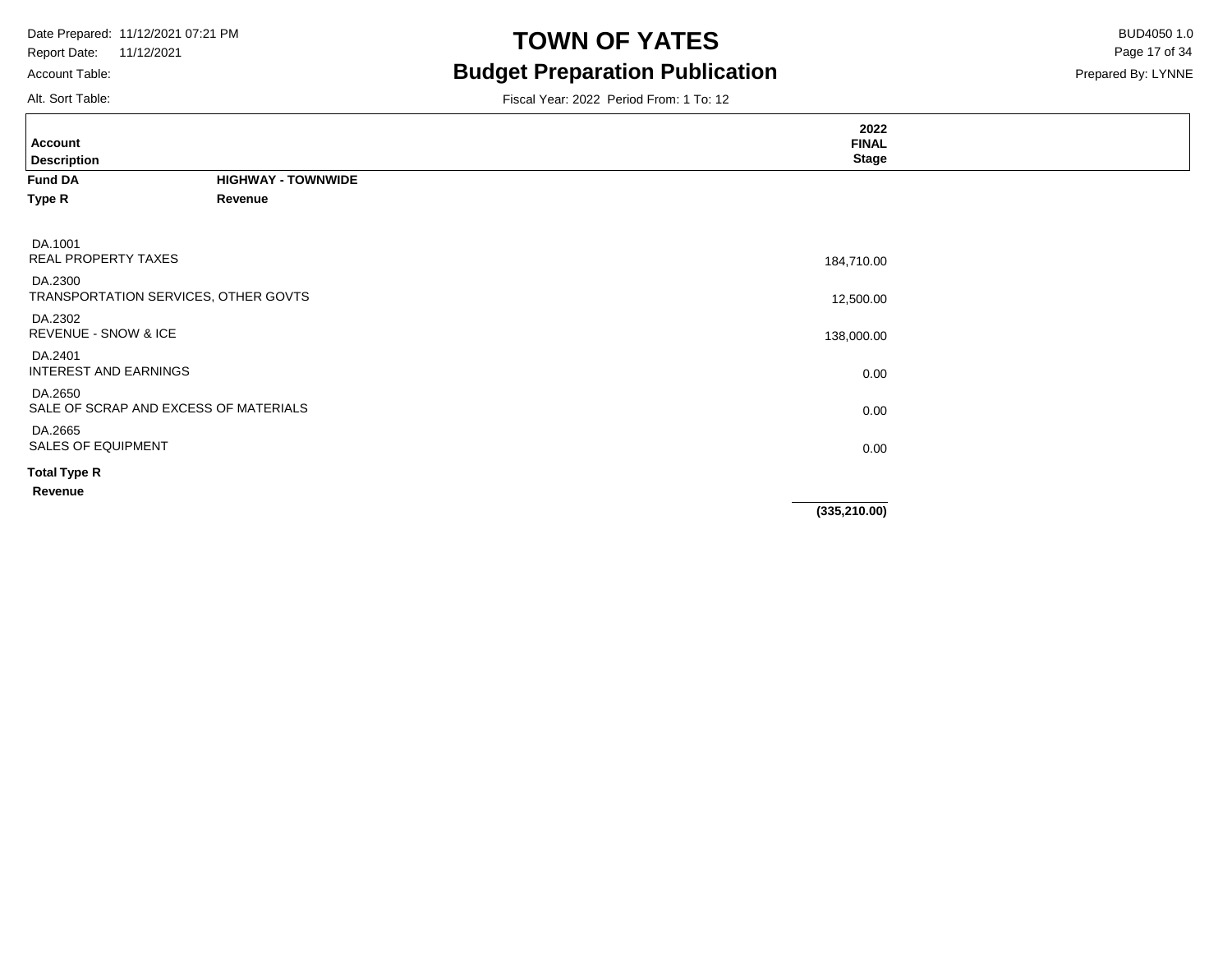Report Date: 11/12/2021 Account Table:

# **TOWN OF YATES** BUD4050 1.0 **Budget Preparation Publication**

Prepared By: LYNNE Page 18 of 34

Alt. Sort Table:

|                                                        |                                  | 2022         |  |
|--------------------------------------------------------|----------------------------------|--------------|--|
| <b>Account</b>                                         |                                  | <b>FINAL</b> |  |
| <b>Description</b>                                     |                                  | <b>Stage</b> |  |
| <b>Fund DA</b>                                         | <b>HIGHWAY - TOWNWIDE</b>        |              |  |
| Type E                                                 | <b>Expense</b>                   |              |  |
| Item 5110                                              | <b>DRAINAGE</b>                  |              |  |
| DA.5110.400                                            |                                  |              |  |
| <b>DRAINAGE</b>                                        |                                  | 11,000.00    |  |
| Total Item 5110                                        |                                  |              |  |
| <b>DRAINAGE</b>                                        |                                  |              |  |
|                                                        |                                  | 11,000.00    |  |
| Item 5120                                              | <b>MAINT BRIDGES</b>             |              |  |
| DA.5120.100                                            |                                  |              |  |
| MAINT BRIDGES.PERSONAL SERVICES                        |                                  | 4,800.00     |  |
| DA.5120.400<br><b>CULVERT &amp; PIPE.CONTRACTUAL</b>   |                                  |              |  |
|                                                        |                                  | 9,300.00     |  |
| Total Item 5120                                        |                                  |              |  |
| <b>MAINT BRIDGES</b>                                   |                                  |              |  |
|                                                        |                                  | 14,100.00    |  |
| Item 5130                                              | <b>MACHINERY</b>                 |              |  |
| DA.5130.100                                            |                                  |              |  |
| MACHINERY.PERSONAL SERVICES                            |                                  | 15,000.00    |  |
| DA.5130.200                                            |                                  |              |  |
| MACHINERY.EQUIPMENT                                    |                                  | 25,000.00    |  |
| DA.5130.400                                            |                                  |              |  |
| MACHINERY.CONTRACTUAL                                  |                                  | 52,000.00    |  |
| Total Item 5130                                        |                                  |              |  |
| <b>MACHINERY</b>                                       |                                  |              |  |
|                                                        |                                  | 92,000.00    |  |
| Item 5140                                              | <b>MISC. (BRUSH &amp; WEEDS)</b> |              |  |
| DA.5140.100<br>MISC. (BRUSH & WEEDS).PERSONAL SERVICES |                                  | 19,000.00    |  |
| DA.5140.400                                            |                                  |              |  |
| MISC. (BRUSH & WEEDS).CONTRACTUAL                      |                                  | 6,600.00     |  |
| Total Item 5140                                        |                                  |              |  |
| <b>MISC. (BRUSH &amp; WEEDS)</b>                       |                                  |              |  |
|                                                        |                                  | 25,600.00    |  |
| <b>Item 5142</b>                                       | <b>SNOW REMOVAL</b>              |              |  |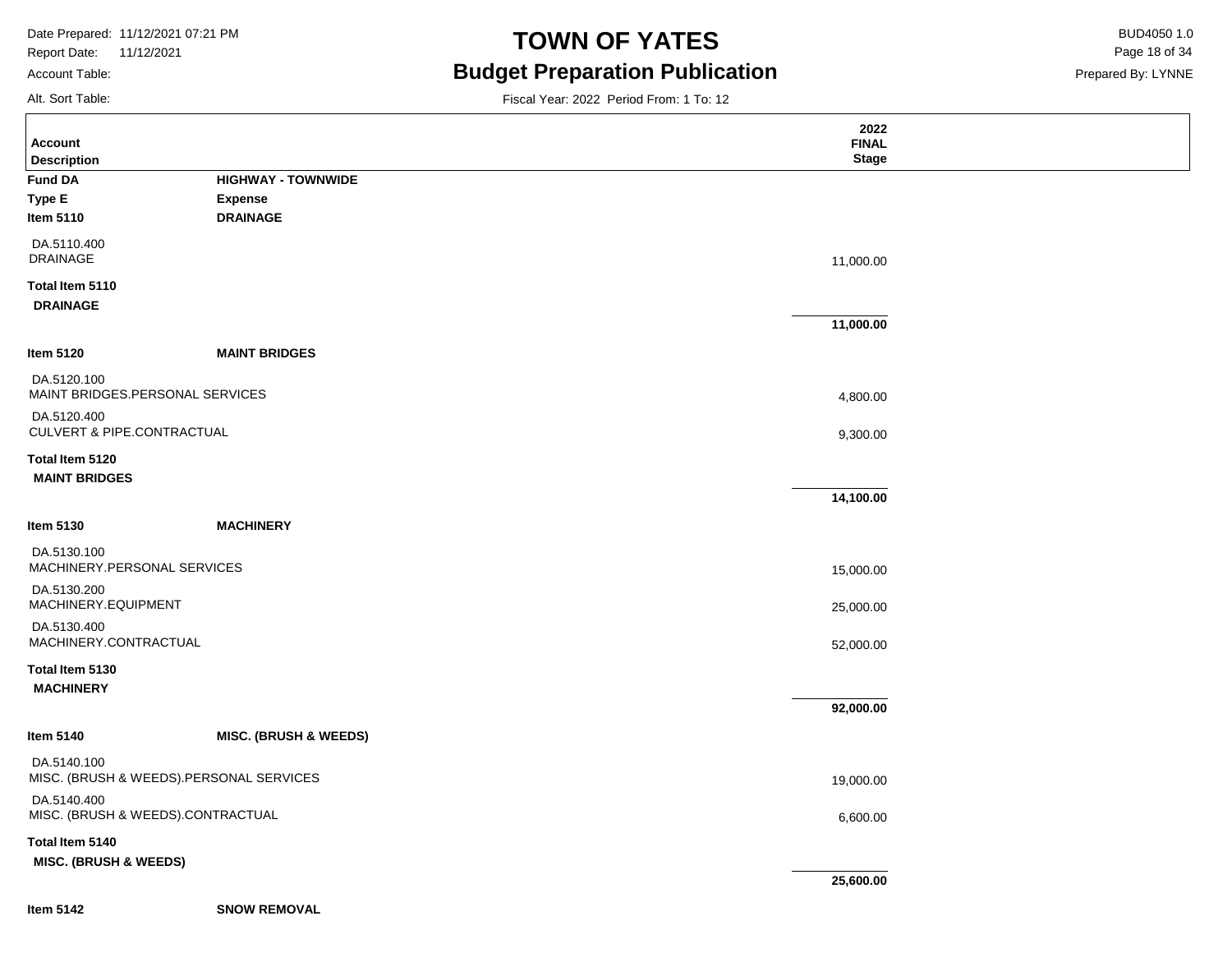Report Date: 11/12/2021

### Account Table:

Alt. Sort Table:

# **TOWN OF YATES** BUD4050 1.0 **Budget Preparation Publication**

Fiscal Year: 2022 Period From: 1 To: 12

Prepared By: LYNNE Page 19 of 34

| <b>Account</b><br><b>Description</b>                   |                              | 2022<br><b>FINAL</b><br><b>Stage</b> |  |
|--------------------------------------------------------|------------------------------|--------------------------------------|--|
| <b>Fund DA</b>                                         | <b>HIGHWAY - TOWNWIDE</b>    |                                      |  |
| <b>Type E</b>                                          | <b>Expense</b>               |                                      |  |
| Item 5142                                              | <b>SNOW REMOVAL</b>          |                                      |  |
| DA.5142.100<br>SNOW REMOVAL TOWN.PERSONAL SERVICES     |                              | 57,500.00                            |  |
| DA.5142.400<br>SNOW REMOVAL TOWN.CONTRACTUAL           |                              | 65,500.00                            |  |
| Total Item 5142<br><b>SNOW REMOVAL</b>                 |                              |                                      |  |
|                                                        |                              | 123,000.00                           |  |
| <b>Item 5148</b>                                       | <b>SERVICE TO OTHER GOVT</b> |                                      |  |
| DA.5148.100<br>SERVICE TO OTHER GOVT.PERSONAL SERVICES |                              | 37,500.00                            |  |
| DA.5148.400<br>SERVICE TO OTHER GOVT.CONTRACTUAL       |                              | 65,500.00                            |  |
| Total Item 5148<br><b>SERVICE TO OTHER GOVT</b>        |                              |                                      |  |
|                                                        |                              | 103,000.00                           |  |
| <b>Item 9010</b>                                       | <b>STATE RETIREMENT</b>      |                                      |  |
| DA.9010.800<br><b>STATE RETIREMENT</b>                 |                              | 6,664.00                             |  |
| Total Item 9010<br><b>STATE RETIREMENT</b>             |                              |                                      |  |
|                                                        |                              | 6,664.00                             |  |
| <b>Item 9030</b>                                       | <b>SOCIAL SECURITY</b>       |                                      |  |
| DA.9030.800<br>SOCIAL SECURITY                         |                              | 8,300.00                             |  |
| Total Item 9030<br><b>SOCIAL SECURITY</b>              |                              |                                      |  |
|                                                        |                              | 8,300.00                             |  |
| <b>Item 9035</b>                                       | <b>MEDICARE</b>              |                                      |  |
| DA.9035.800<br><b>MEDICARE</b>                         |                              | 1,945.00                             |  |

#### **Total Item 9035**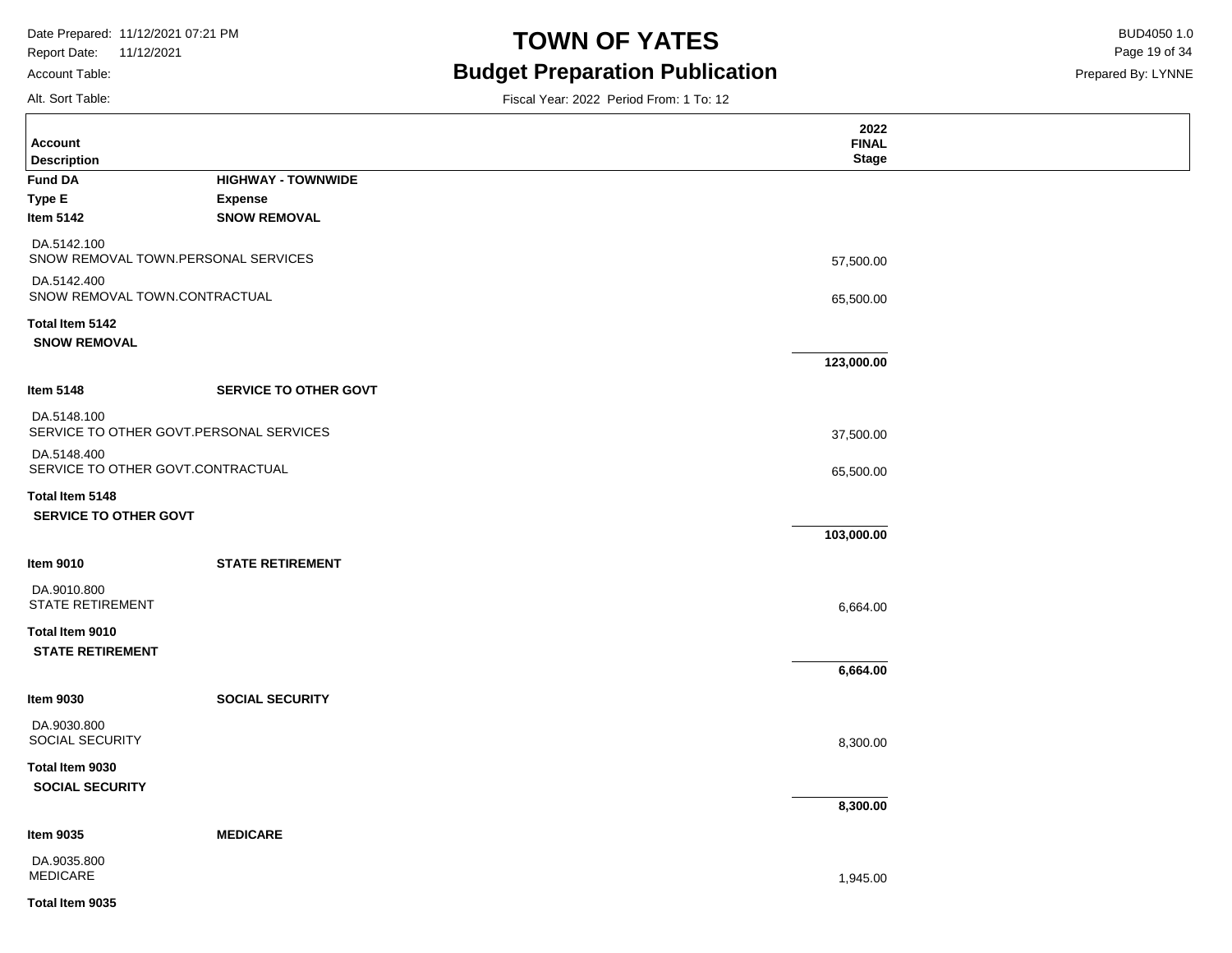Report Date: 11/12/2021 Account Table:

# **TOWN OF YATES** BUD4050 1.0 **Budget Preparation Publication**

Fiscal Year: 2022 Period From: 1 To: 12

Prepared By: LYNNE Page 20 of 34

Alt. Sort Table:

| <b>Account</b><br><b>Description</b>          |                                | 2022<br><b>FINAL</b><br><b>Stage</b> |  |
|-----------------------------------------------|--------------------------------|--------------------------------------|--|
| <b>Fund DA</b>                                | <b>HIGHWAY - TOWNWIDE</b>      |                                      |  |
| Type E                                        | <b>Expense</b>                 |                                      |  |
| <b>Item 9035</b>                              | <b>MEDICARE</b>                |                                      |  |
| <b>MEDICARE</b>                               |                                | 1,945.00                             |  |
| <b>Item 9040</b>                              | <b>WORKERS COMPENSATION</b>    |                                      |  |
| DA.9040.800<br>WORKERS COMPENSATION           |                                | 7,751.00                             |  |
| Total Item 9040                               |                                |                                      |  |
| <b>WORKERS COMPENSATION</b>                   |                                |                                      |  |
|                                               |                                | 7,751.00                             |  |
| <b>Item 9055</b>                              | <b>DISABILITY INSURANCE</b>    |                                      |  |
| DA.9055.800<br><b>DISABILITY INSURANCE</b>    |                                | 100.00                               |  |
| Total Item 9055                               |                                |                                      |  |
| <b>DISABILITY INSURANCE</b>                   |                                |                                      |  |
|                                               |                                | 100.00                               |  |
| <b>Item 9060</b>                              | HOSPITAL AND MEDICAL INSURANCE |                                      |  |
| DA.9060.800<br>HOSPITAL AND MEDICAL INSURANCE |                                | 32,100.00                            |  |
| Total Item 9060                               |                                |                                      |  |
| HOSPITAL AND MEDICAL INSURANCE                |                                |                                      |  |
|                                               |                                | 32,100.00                            |  |
| <b>Item 9550</b>                              | <b>PROJECT FUND</b>            |                                      |  |
| DA.9550.900                                   |                                |                                      |  |
| PROJECT FUND                                  |                                | 0.00                                 |  |
| Total Item 9550                               |                                |                                      |  |
| <b>PROJECT FUND</b>                           |                                |                                      |  |
|                                               |                                | 0.00                                 |  |
| <b>Total Type E</b>                           |                                |                                      |  |
| <b>Expense</b>                                |                                |                                      |  |
|                                               |                                | 425,560.00                           |  |
| <b>Total Fund DA</b>                          |                                |                                      |  |

**HIGHWAY - TOWNWIDE**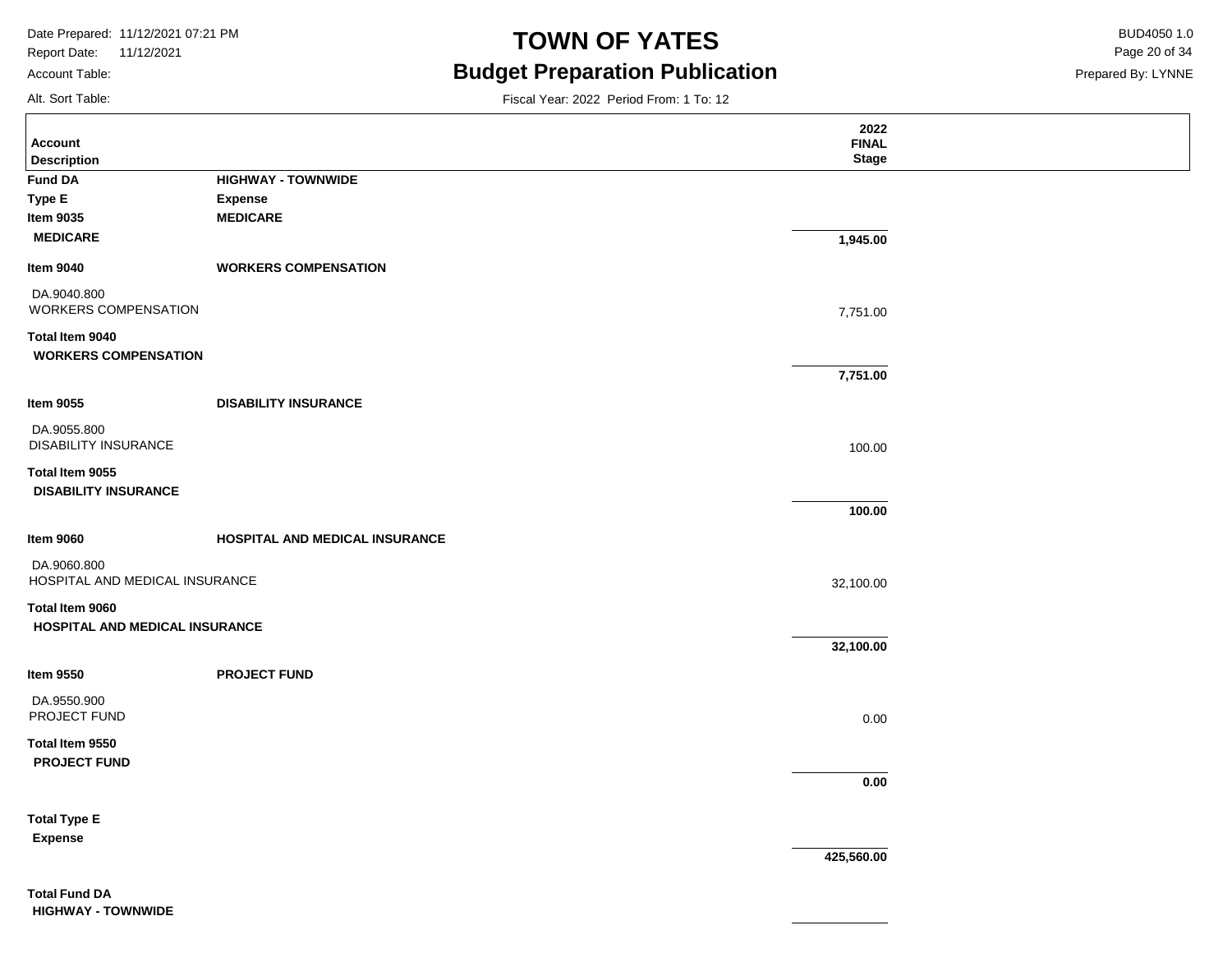|              | Date Prepared: 11/12/2021 07:21 PM |
|--------------|------------------------------------|
| Report Date: | 11/12/2021                         |

Account Table:

# **TOWN OF YATES** BUD4050 1.0 **Budget Preparation Publication**

Prepared By: LYNNE Page 21 of 34

Alt. Sort Table:

Fiscal Year: 2022 Period From: 1 To: 12

**Fund DA HIGHWAY - TOWNWIDE Description Account 2022 FINAL Stage**

**90,350.00**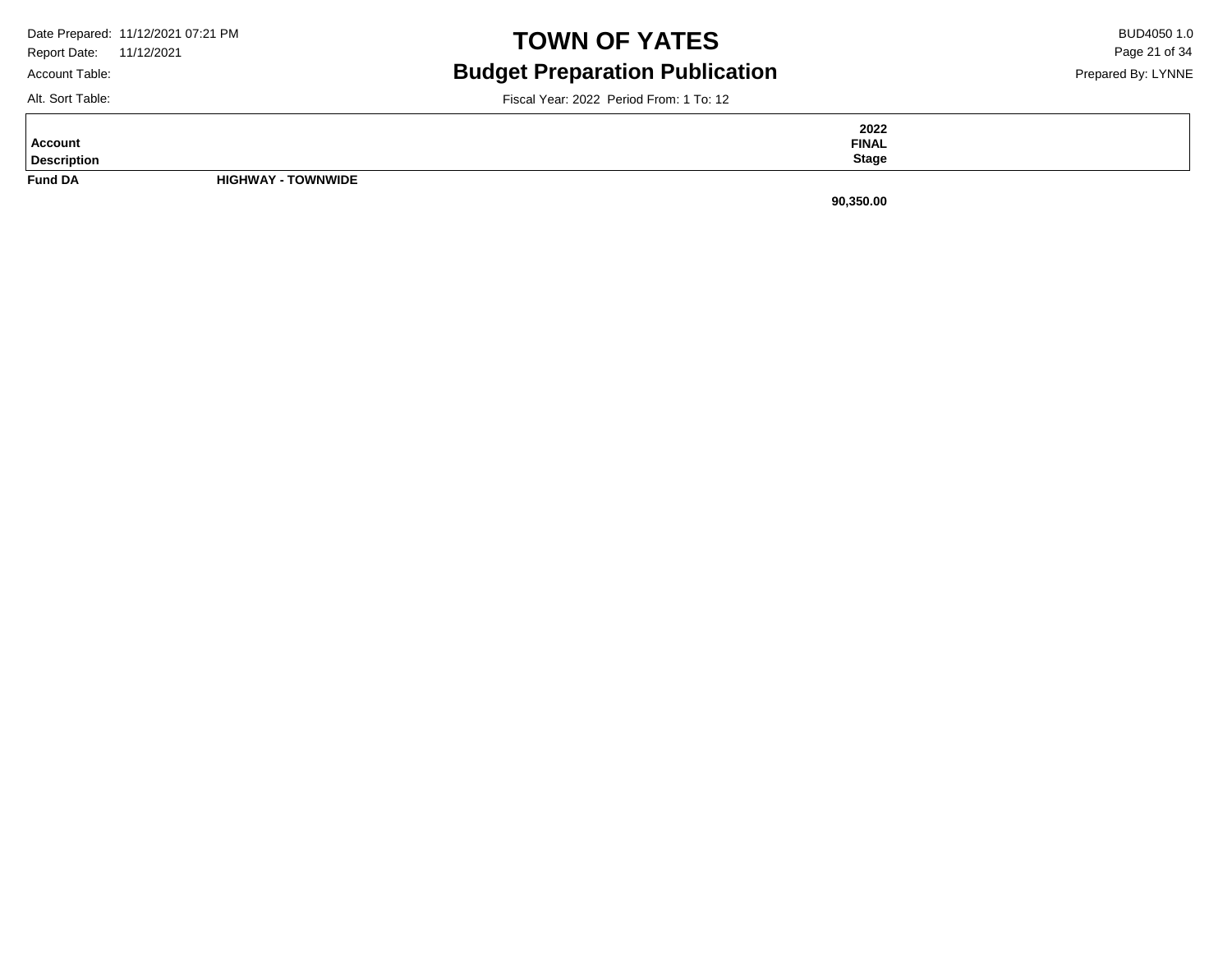Account Table:

# **TOWN OF YATES** BUD4050 1.0 **Budget Preparation Publication**

Prepared By: LYNNE Page 22 of 34

Alt. Sort Table:

| <b>Account</b><br><b>Description</b>               |                                  | 2022<br><b>FINAL</b><br><b>Stage</b> |  |
|----------------------------------------------------|----------------------------------|--------------------------------------|--|
| <b>Fund DB</b>                                     | <b>HIGHWAY - OUTSIDE VILLAGE</b> |                                      |  |
| Type R                                             | Revenue                          |                                      |  |
| DB.1001<br><b>REAL PROPERTY TAXES</b>              |                                  | 181,762.00                           |  |
| DB.1120<br>NON-PROPERTY TAX DISTRIBUTION BY COUNTY |                                  | 66,000.00                            |  |
| DB.2401<br><b>INTEREST AND EARNINGS</b>            |                                  | 300.00                               |  |
| DB.3501<br>CONSOLIDATED HIGHWAY AID                |                                  | 88,000.00                            |  |
| <b>Total Type R</b>                                |                                  |                                      |  |
| Revenue                                            |                                  |                                      |  |
|                                                    |                                  | (336,062.00)                         |  |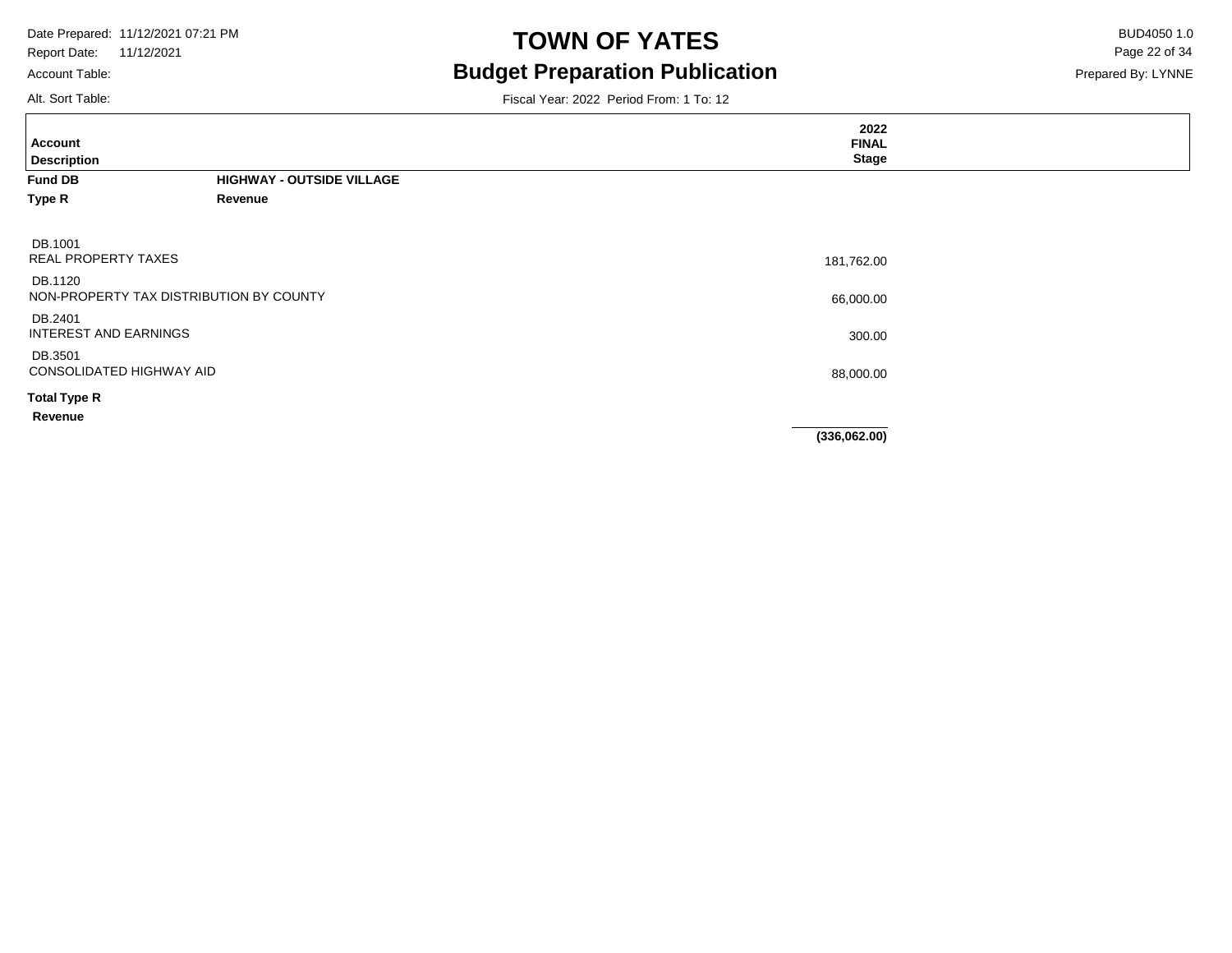Report Date: 11/12/2021 Account Table:

# **TOWN OF YATES** BUD4050 1.0 **Budget Preparation Publication**

Prepared By: LYNNE Page 23 of 34

Alt. Sort Table:

| <b>Account</b>                                  |                           | 2022<br><b>FINAL</b> |  |
|-------------------------------------------------|---------------------------|----------------------|--|
| <b>Description</b>                              |                           | <b>Stage</b>         |  |
| Fund DB                                         | HIGHWAY - OUTSIDE VILLAGE |                      |  |
| Type E                                          | <b>Expense</b>            |                      |  |
| Item 5110                                       | <b>DRAINAGE</b>           |                      |  |
| DB.5110.100<br>MAINT OF ROADS.PERSONAL SERVICES |                           | 52,000.00            |  |
| DB.5110.400<br>ROAD MAINT.CONTRACTUAL           |                           | 170,500.00           |  |
| Total Item 5110<br><b>DRAINAGE</b>              |                           |                      |  |
|                                                 |                           | 222,500.00           |  |
| ltem 5112                                       | <b>ROAD CONSTRUCTION</b>  |                      |  |
| DB.5112.100<br>IMPROVEMENTS.PERSONAL SERVICES   |                           | 34,000.00            |  |
| DB.5112.200<br>CAPITAL IMPROVEMENTS             |                           | 173,500.00           |  |
| Total Item 5112                                 |                           |                      |  |
| <b>ROAD CONSTRUCTION</b>                        |                           |                      |  |
|                                                 |                           | 207,500.00           |  |
| ltem 9010                                       | <b>STATE RETIREMENT</b>   |                      |  |
| DB.9010.800<br><b>STATE RETIREMENT</b>          |                           | 9,111.00             |  |
| Total Item 9010<br><b>STATE RETIREMENT</b>      |                           |                      |  |
|                                                 |                           | 9,111.00             |  |
| Item 9030                                       | <b>SOCIAL SECURITY</b>    |                      |  |
| DB.9030.800<br><b>SOCIAL SECURITY</b>           |                           | 5,335.00             |  |
| Total Item 9030<br><b>SOCIAL SECURITY</b>       |                           |                      |  |
|                                                 |                           | 5,335.00             |  |
| ltem 9035                                       | <b>MEDICARE</b>           |                      |  |
| DB.9035.800<br>MEDICARE                         |                           | 1,250.00             |  |
| Total Item 9035                                 |                           |                      |  |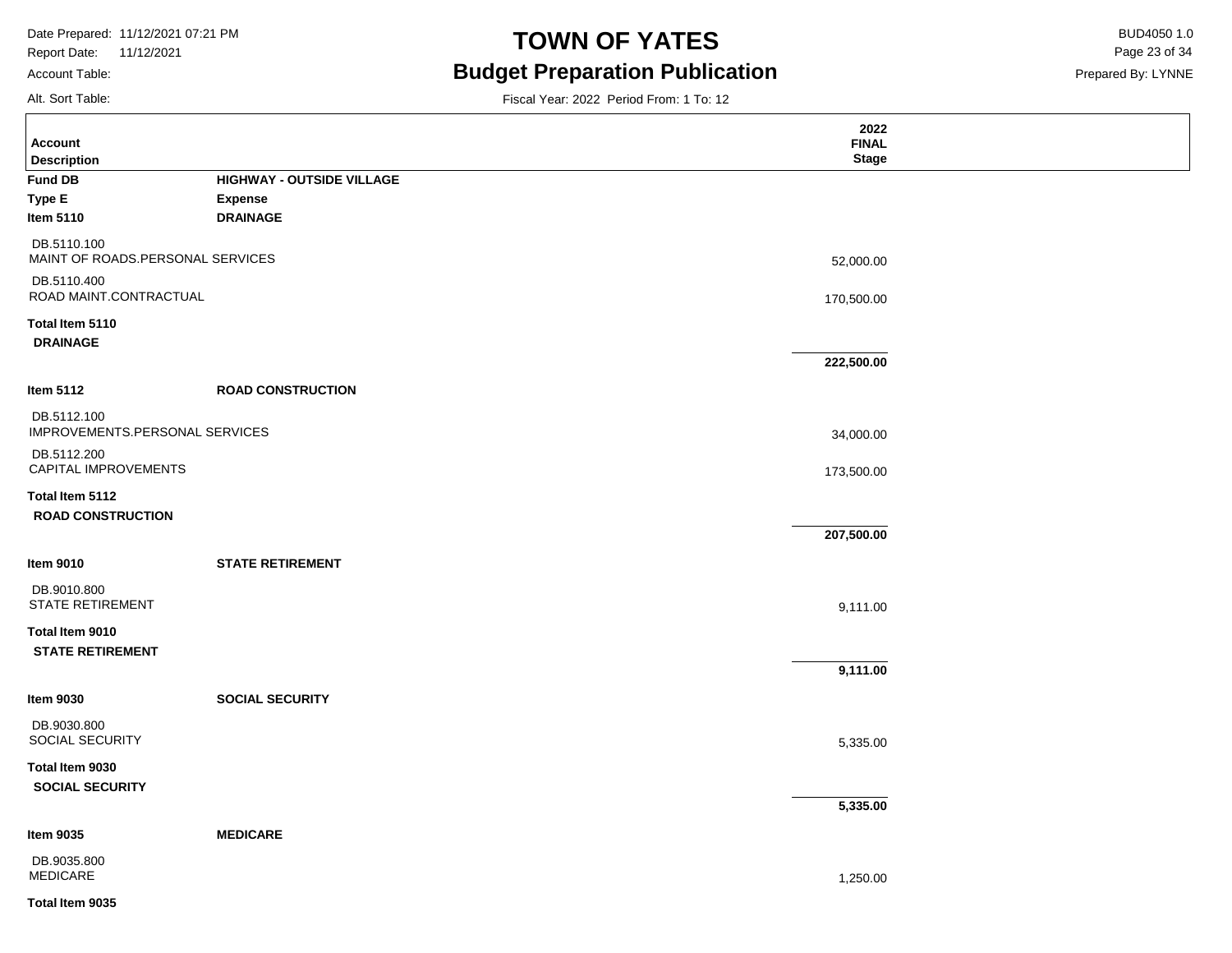Report Date: 11/12/2021 Account Table:

### **TOWN OF YATES** BUD4050 1.0 **Budget Preparation Publication**

Fiscal Year: 2022 Period From: 1 To: 12

Prepared By: LYNNE Page 24 of 34

Alt. Sort Table:

|                                            |                                   | 2022                         |  |
|--------------------------------------------|-----------------------------------|------------------------------|--|
| <b>Account</b><br><b>Description</b>       |                                   | <b>FINAL</b><br><b>Stage</b> |  |
| <b>Fund DB</b>                             | <b>HIGHWAY - OUTSIDE VILLAGE</b>  |                              |  |
|                                            |                                   |                              |  |
| Type E<br><b>Item 9035</b>                 | <b>Expense</b><br><b>MEDICARE</b> |                              |  |
|                                            |                                   |                              |  |
| <b>MEDICARE</b>                            |                                   | 1,250.00                     |  |
| <b>Item 9040</b>                           | <b>WORKERS COMPENSATION</b>       |                              |  |
| DB.9040.800<br>WORKERS COMPENSATION        |                                   | 8,266.00                     |  |
| Total Item 9040                            |                                   |                              |  |
| <b>WORKERS COMPENSATION</b>                |                                   |                              |  |
|                                            |                                   | 8,266.00                     |  |
| <b>Item 9055</b>                           | <b>DISABILITY INSURANCE</b>       |                              |  |
| DB.9055.800<br><b>DISABILITY INSURANCE</b> |                                   |                              |  |
|                                            |                                   | 100.00                       |  |
| Total Item 9055                            |                                   |                              |  |
| <b>DISABILITY INSURANCE</b>                |                                   |                              |  |
|                                            |                                   | 100.00                       |  |
| <b>Item 9060</b>                           | HOSPITAL AND MEDICAL INSURANCE    |                              |  |
| DB.9060.800                                |                                   |                              |  |
| HOSPITAL AND MEDICAL INSURANCE             |                                   | 32,100.00                    |  |
| Total Item 9060                            |                                   |                              |  |
| HOSPITAL AND MEDICAL INSURANCE             |                                   |                              |  |
|                                            |                                   | 32,100.00                    |  |
| <b>Total Type E</b>                        |                                   |                              |  |
|                                            |                                   |                              |  |
| <b>Expense</b>                             |                                   | 486,162.00                   |  |
|                                            |                                   |                              |  |
| <b>Total Fund DB</b>                       |                                   |                              |  |
| <b>HIGHWAY - OUTSIDE VILLAGE</b>           |                                   |                              |  |
|                                            |                                   | 150,100.00                   |  |
|                                            |                                   |                              |  |
|                                            |                                   |                              |  |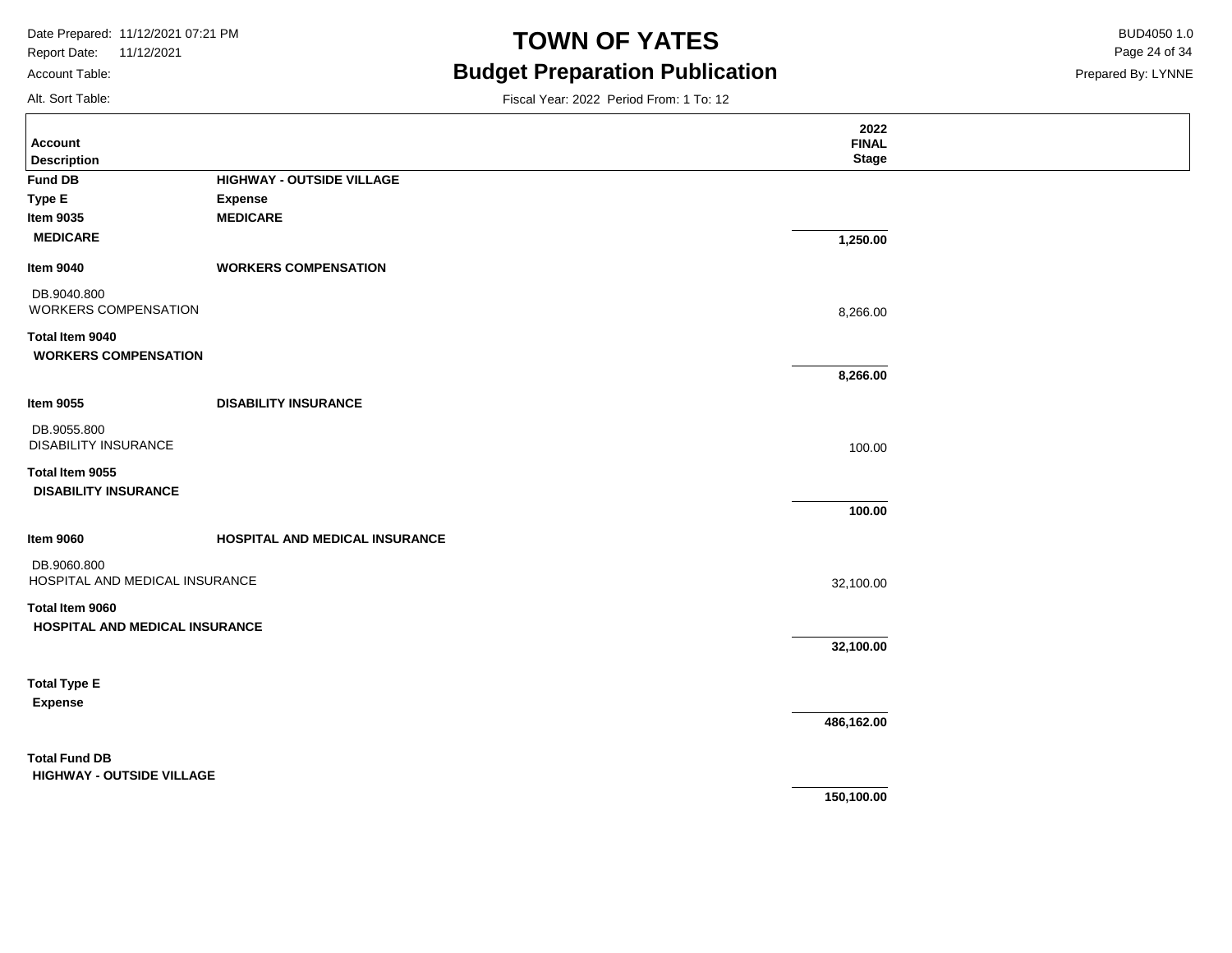Report Date: 11/12/2021 Account Table:

# **TOWN OF YATES** BUD4050 1.0 **Budget Preparation Publication**

Prepared By: LYNNE Page 25 of 34

Alt. Sort Table:

Ē

| <b>Account</b><br><b>Description</b> |                                 | 2022<br><b>FINAL</b><br><b>Stage</b> |  |
|--------------------------------------|---------------------------------|--------------------------------------|--|
| <b>Fund SF</b>                       | <b>FIRE PROTECTION DISTRICT</b> |                                      |  |
| Type R                               | Revenue                         |                                      |  |
|                                      |                                 |                                      |  |
| SF.1001                              |                                 |                                      |  |
| <b>REAL PROPERTY TAXES</b>           |                                 | 120,200.00                           |  |
| SF.2401                              |                                 |                                      |  |
| INTEREST AND EARNINGS                |                                 | 0.00                                 |  |
| <b>Total Type R</b>                  |                                 |                                      |  |
| Revenue                              |                                 |                                      |  |
|                                      |                                 | (120, 200.00)                        |  |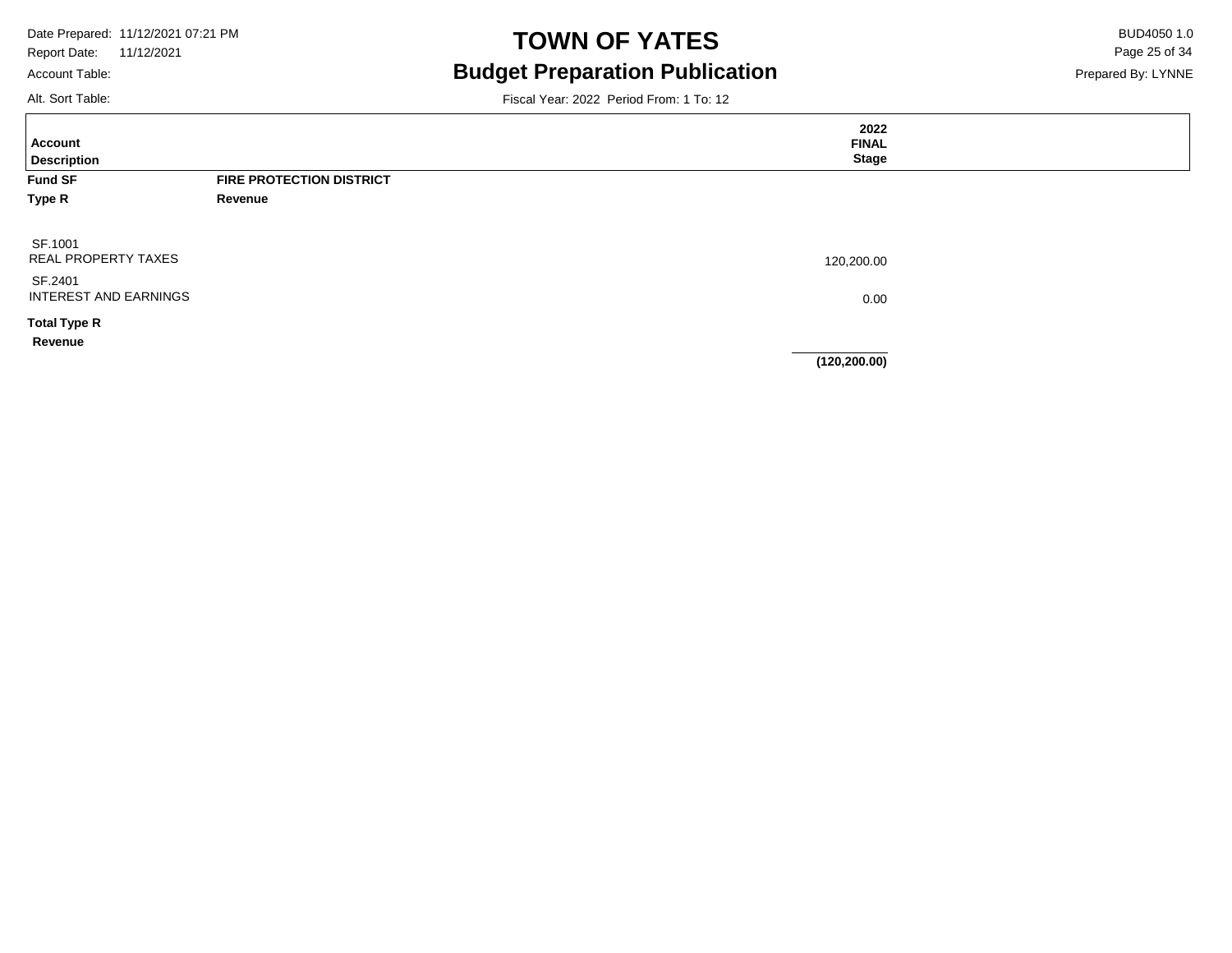Account Table:

Alt. Sort Table:

### **TOWN OF YATES** BUD4050 1.0 **Budget Preparation Publication**

Prepared By: LYNNE Page 26 of 34

| Account<br><b>Description</b>                           |                                 | 2022<br><b>FINAL</b><br><b>Stage</b> |  |
|---------------------------------------------------------|---------------------------------|--------------------------------------|--|
| <b>Fund SF</b>                                          | <b>FIRE PROTECTION DISTRICT</b> |                                      |  |
| Type E                                                  | <b>Expense</b>                  |                                      |  |
| Item 3410                                               | <b>FIRE PROTECTION</b>          |                                      |  |
| SF.3410.400<br>FIRE PROTECTION.CONTRACTUAL              |                                 | 120,200.00                           |  |
| Total Item 3410                                         |                                 |                                      |  |
| <b>FIRE PROTECTION</b>                                  |                                 |                                      |  |
|                                                         |                                 | 120,200.00                           |  |
| <b>Total Type E</b>                                     |                                 |                                      |  |
| <b>Expense</b>                                          |                                 |                                      |  |
|                                                         |                                 | 120,200.00                           |  |
| <b>Total Fund SF</b><br><b>FIRE PROTECTION DISTRICT</b> |                                 |                                      |  |
|                                                         |                                 | 0.00                                 |  |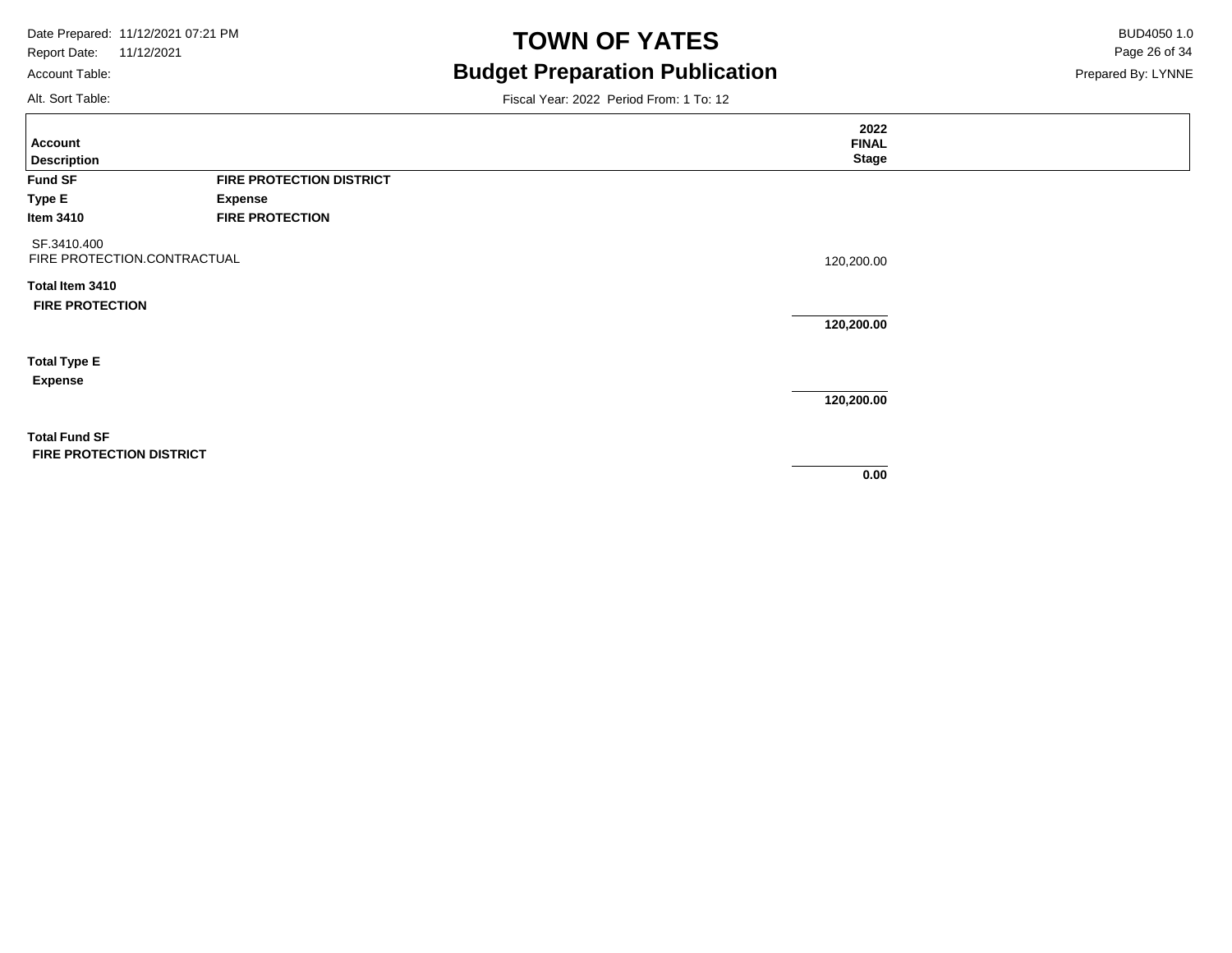Account Table:

### **TOWN OF YATES** BUD4050 1.0 **Budget Preparation Publication**

Prepared By: LYNNE Page 27 of 34

Alt. Sort Table:

| <b>Account</b><br><b>Description</b>     |                                       | 2022<br><b>FINAL</b><br><b>Stage</b> |  |
|------------------------------------------|---------------------------------------|--------------------------------------|--|
| Fund SW2                                 | <b>WATER DISTRICT NO. 2</b>           |                                      |  |
| Type R                                   | Revenue                               |                                      |  |
| SW2.2140<br>METERED WATER SALES          |                                       | 187,000.00                           |  |
| SW2.2144<br><b>WATER SERVICE CHARGES</b> |                                       | 0.00                                 |  |
| SW2.2148                                 | INTEREST AND PENALITIES - WATER RENTS | 200.00                               |  |
| SW2.2401<br><b>INTEREST AND EARNINGS</b> |                                       | 100.00                               |  |
| <b>Total Type R</b>                      |                                       |                                      |  |
| Revenue                                  |                                       |                                      |  |
|                                          |                                       | (187, 300.00)                        |  |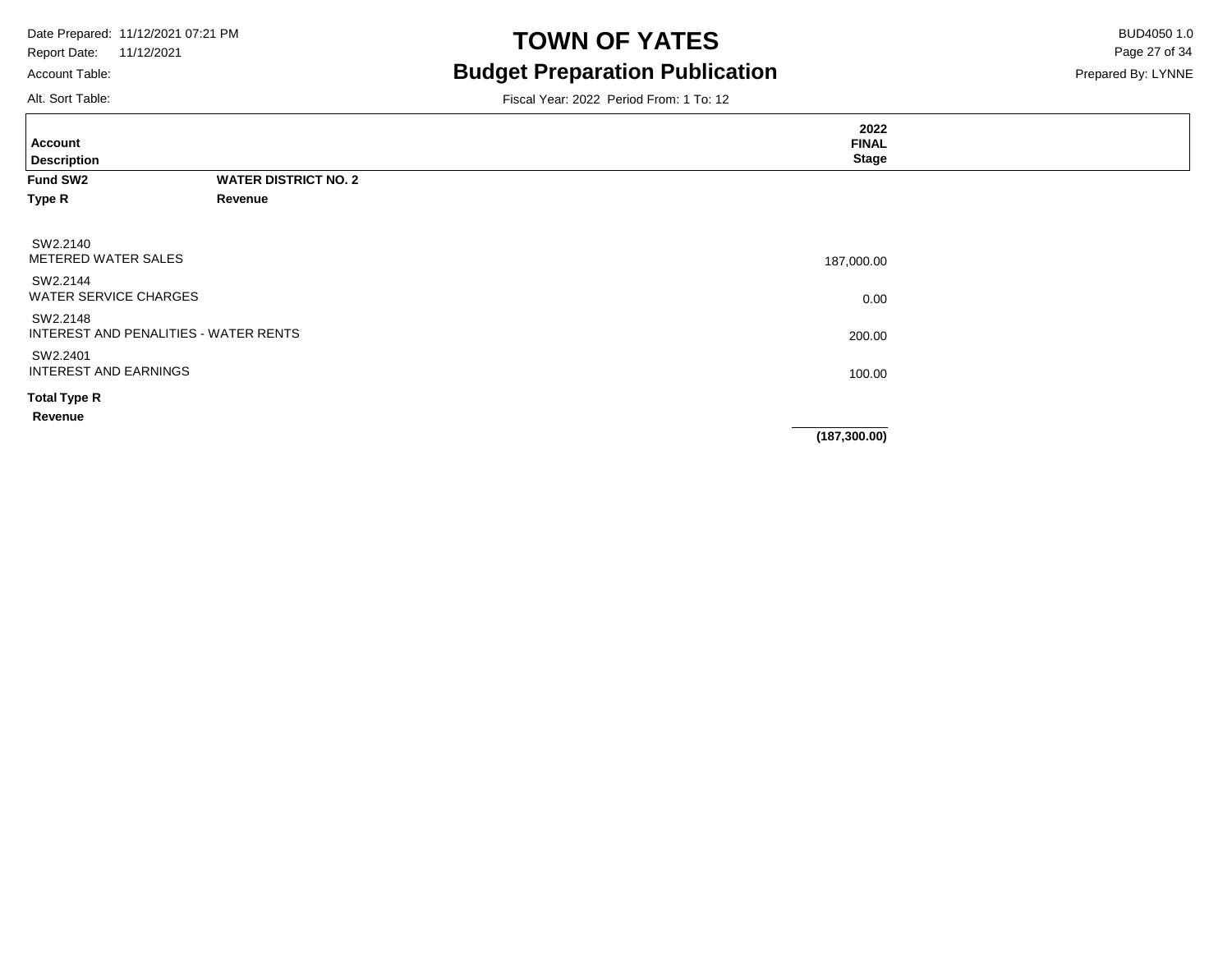Report Date: 11/12/2021 Account Table:

### **TOWN OF YATES** BUD4050 1.0 **Budget Preparation Publication**

Prepared By: LYNNE Page 28 of 34

Alt. Sort Table:

| <b>Account</b>                                           |                                       | 2022<br><b>FINAL</b> |  |
|----------------------------------------------------------|---------------------------------------|----------------------|--|
| <b>Description</b>                                       |                                       | <b>Stage</b>         |  |
| Fund SW2                                                 | <b>WATER DISTRICT NO. 2</b>           |                      |  |
| Type E                                                   | <b>Expense</b>                        |                      |  |
| <b>Item 8310</b>                                         | <b>ADMINISTRATION</b>                 |                      |  |
| SW2.8310.100<br>ADMINISTRATION.PERSONAL SERVICES         |                                       | 1,200.00             |  |
| SW2.8310.120<br>ADMINISTRATION.BILLING CLERK             |                                       | 900.00               |  |
| SW2.8310.400<br>ADMINISTRATION.CONTRACTUAL               |                                       | 1,000.00             |  |
| Total Item 8310<br><b>ADMINISTRATION</b>                 |                                       |                      |  |
|                                                          |                                       | 3,100.00             |  |
| <b>Item 8320</b>                                         | <b>SOURCE OF SUPPLY</b>               |                      |  |
| SW2.8320.400<br>SOURCE OF SUPPLY.CONTRACTUAL             |                                       | 165,000.00           |  |
| Total Item 8320                                          |                                       |                      |  |
| <b>SOURCE OF SUPPLY</b>                                  |                                       |                      |  |
|                                                          |                                       | 165,000.00           |  |
| <b>Item 8389</b>                                         | <b>WATER LINE REPAIR &amp; UPDATE</b> |                      |  |
| SW2.8389.400<br>WATER LINE REPAIR & UPDATE               |                                       | 0.00                 |  |
| Total Item 8389<br><b>WATER LINE REPAIR &amp; UPDATE</b> |                                       |                      |  |
|                                                          |                                       | $0.00\,$             |  |
| <b>Total Type E</b>                                      |                                       |                      |  |
| <b>Expense</b>                                           |                                       |                      |  |
|                                                          |                                       | 168,100.00           |  |
| <b>Total Fund SW2</b>                                    |                                       |                      |  |
| <b>WATER DISTRICT NO. 2</b>                              |                                       |                      |  |
|                                                          |                                       | (19, 200.00)         |  |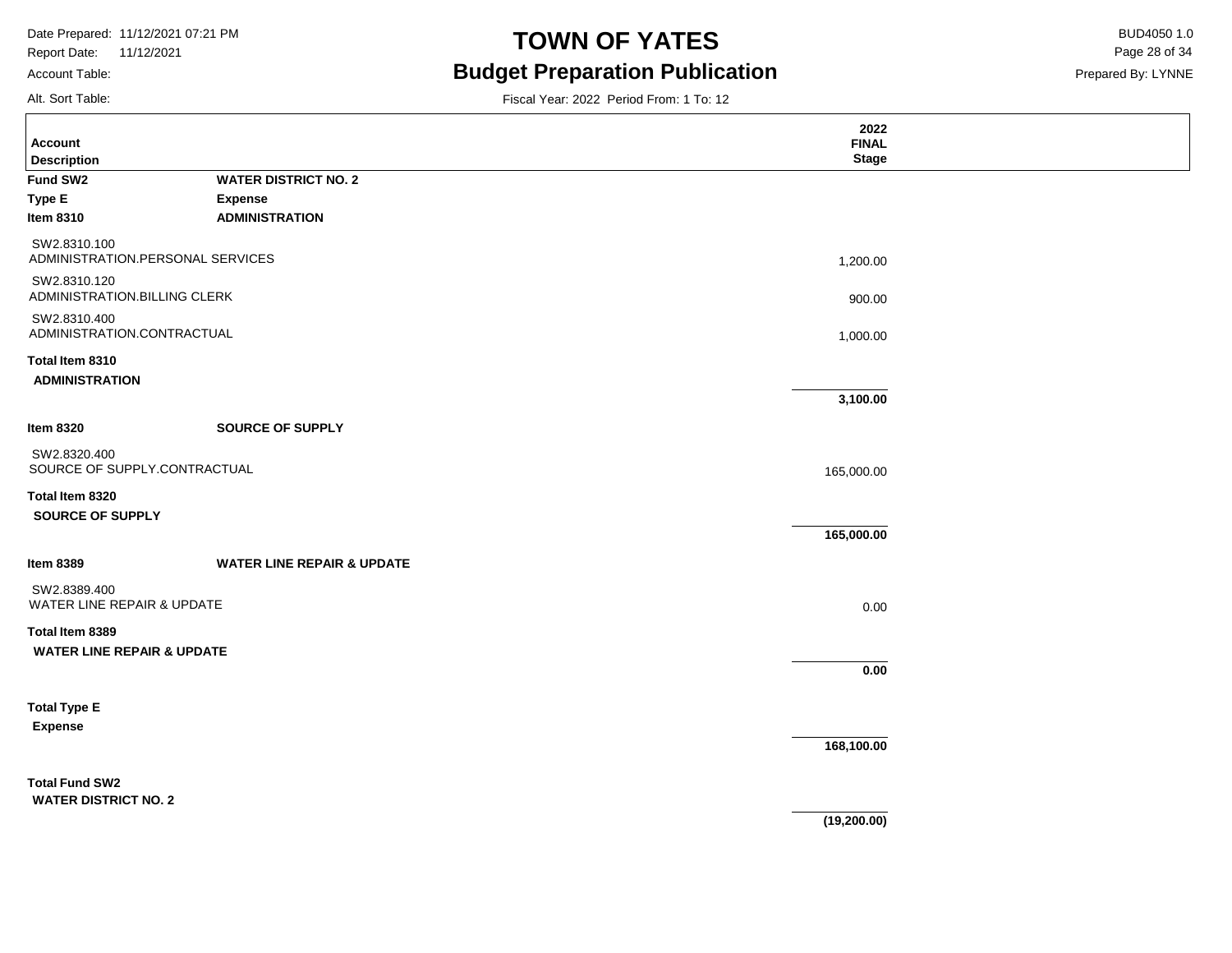Account Table:

### **TOWN OF YATES** BUD4050 1.0 **Budget Preparation Publication**

Prepared By: LYNNE Page 29 of 34

| Alt. Sort Table:                                  |                                      | Fiscal Year: 2022 Period From: 1 To: 12 |  |
|---------------------------------------------------|--------------------------------------|-----------------------------------------|--|
| <b>Account</b><br><b>Description</b>              |                                      | 2022<br><b>FINAL</b><br><b>Stage</b>    |  |
| Fund SW4                                          | <b>WATER DISTRICT NO. 4</b>          |                                         |  |
| Type R                                            | Revenue                              |                                         |  |
| SW4.1001<br><b>REAL PROPERTY TAXES</b>            |                                      | 196,228.19                              |  |
| SW4.2140<br>METERED WATER SALES                   |                                      | 154,808.01                              |  |
| SW4.2142<br>UNMETERED SALES                       |                                      | 400.00                                  |  |
| SW4.2143<br>OUT OF DISTRICT CUSTOMERS             |                                      | 2,400.00                                |  |
| SW4.2144<br><b>WATER SERVICE CHARGES</b>          |                                      | 13,000.00                               |  |
| SW4.2148<br>INTEREST AND PENALITIES - WATER RENTS |                                      | 1,400.00                                |  |
| SW4.2378                                          | WATER SERVICES FOR OTHER GOVERNMENTS | 0.00                                    |  |
| SW4.2401<br><b>INTEREST AND EARNINGS</b>          |                                      | 300.00                                  |  |
| <b>Total Type R</b>                               |                                      |                                         |  |
| Revenue                                           |                                      |                                         |  |
|                                                   |                                      | (368, 536.20)                           |  |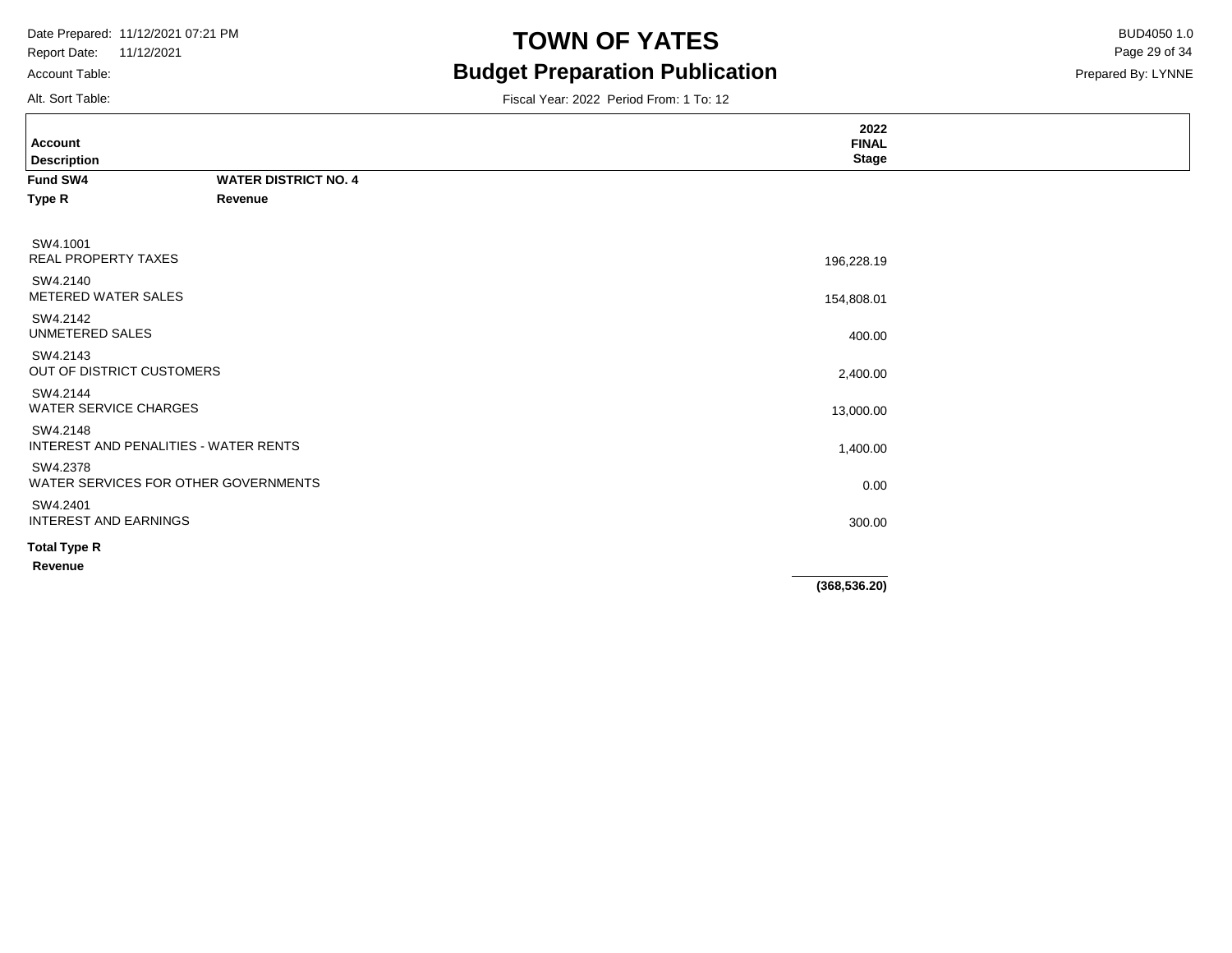Report Date: 11/12/2021 Account Table:

### **TOWN OF YATES** BUD4050 1.0 **Budget Preparation Publication**

Prepared By: LYNNE Page 30 of 34

Alt. Sort Table:

**Description Account**

|  |  | Fiscal Year: 2022 Period From: 1 To: 12 |  |  |
|--|--|-----------------------------------------|--|--|
|  |  |                                         |  |  |

| Fund SW4                                 | <b>WATER DISTRICT NO. 4</b>           |            |
|------------------------------------------|---------------------------------------|------------|
| <b>Type E</b>                            | <b>Expense</b>                        |            |
| <b>Item 8310</b>                         | <b>ADMINISTRATION</b>                 |            |
| SW4.8310.100                             |                                       |            |
| ADMINISTRATION.PERSONAL SERVICES         |                                       | 17,500.00  |
| SW4.8310.130                             |                                       |            |
| ADMINISTRATION.SUPERINTENDANT            |                                       | 15,704.00  |
| SW4.8310.140                             |                                       |            |
| ADMINISTRATION.BOOKKEEPER                |                                       | 3,400.00   |
| SW4.8310.200<br>ADMINISTRATION.EQUIPMENT |                                       |            |
| SW4.8310.400                             |                                       | 8,000.00   |
| ADMINISTRATION.CONTRACTUAL               |                                       | 23,000.00  |
| Total Item 8310                          |                                       |            |
| <b>ADMINISTRATION</b>                    |                                       |            |
|                                          |                                       | 67,604.00  |
|                                          |                                       |            |
| <b>Item 8320</b>                         | <b>SOURCE OF SUPPLY</b>               |            |
| SW4.8320.400                             |                                       |            |
| SOURCE OF SUPPLY.CONTRACTUAL             |                                       | 109,426.48 |
| Total Item 8320                          |                                       |            |
| SOURCE OF SUPPLY                         |                                       |            |
|                                          |                                       | 109,426.48 |
| <b>Item 8321</b>                         | <b>TOWER CHARGE</b>                   |            |
| SW4.8321.400                             |                                       |            |
| TOWER CHARGE.CONTRACTUAL                 |                                       | 0.00       |
| Total Item 8321                          |                                       |            |
| <b>TOWER CHARGE</b>                      |                                       |            |
|                                          |                                       | 0.00       |
| <b>Item 8389</b>                         | <b>WATER LINE REPAIR &amp; UPDATE</b> |            |

SW4.8389.400 WATER LINE REPAIR & UPDATE

**Total Item 8389 WATER LINE REPAIR & UPDATE**

**Item 9010**

**12,000.00**

12,000.00

**2022 FINAL Stage**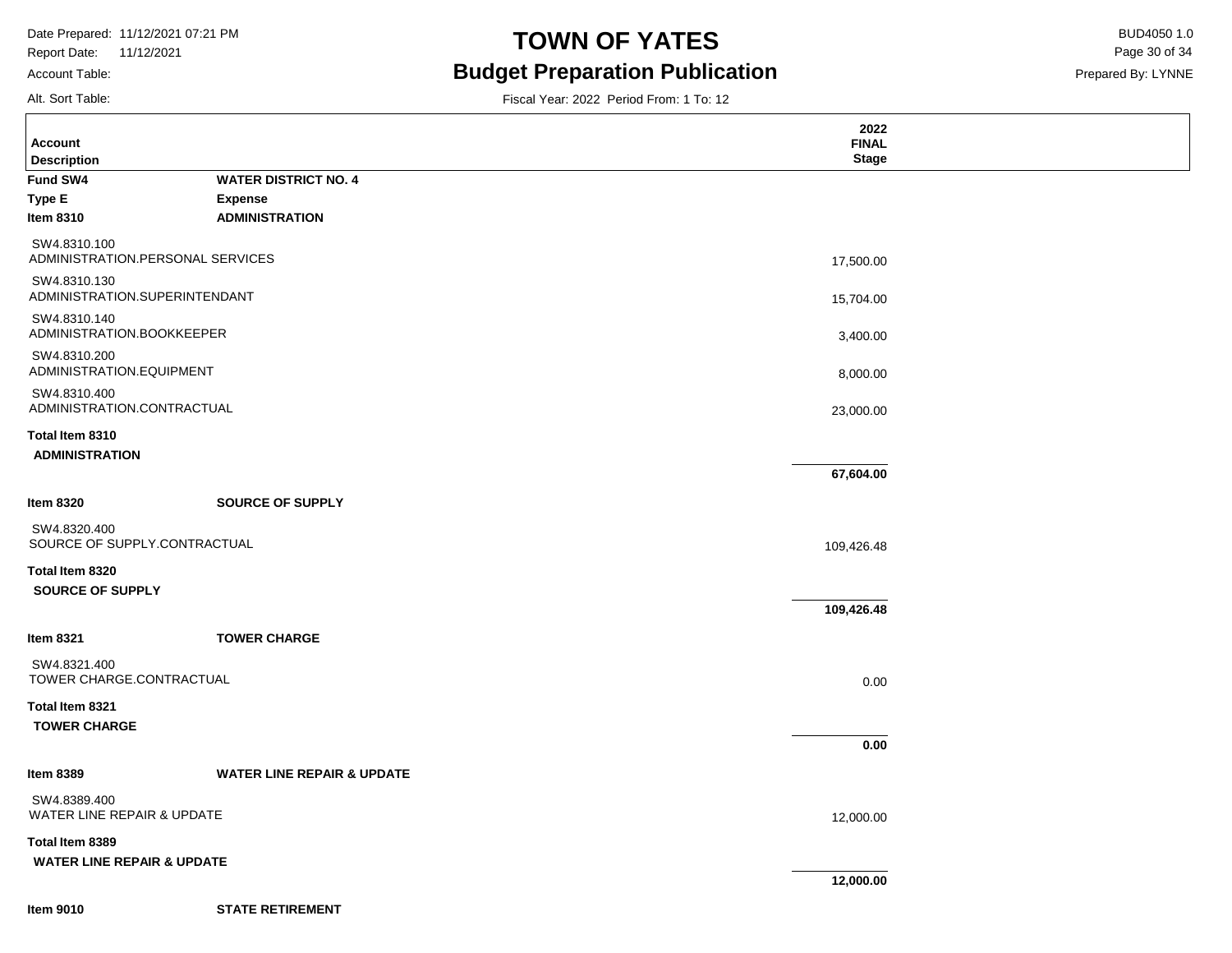Report Date: 11/12/2021

### Account Table:

Alt. Sort Table:

# **TOWN OF YATES** BUD4050 1.0 **Budget Preparation Publication**

Fiscal Year: 2022 Period From: 1 To: 12

Prepared By: LYNNE Page 31 of 34

| <b>Account</b>                                 |                             | 2022<br><b>FINAL</b> |  |
|------------------------------------------------|-----------------------------|----------------------|--|
| <b>Description</b>                             |                             | <b>Stage</b>         |  |
| Fund SW4                                       | <b>WATER DISTRICT NO. 4</b> |                      |  |
| <b>Type E</b>                                  | <b>Expense</b>              |                      |  |
| <b>Item 9010</b>                               | <b>STATE RETIREMENT</b>     |                      |  |
| SW4.9010.800<br><b>STATE RETIREMENT</b>        |                             | 1,623.00             |  |
| Total Item 9010<br><b>STATE RETIREMENT</b>     |                             |                      |  |
|                                                |                             | 1,623.00             |  |
| <b>Item 9030</b>                               | <b>SOCIAL SECURITY</b>      |                      |  |
| SW4.9030.800<br>SOCIAL SECURITY                |                             | 2,060.00             |  |
| Total Item 9030<br><b>SOCIAL SECURITY</b>      |                             |                      |  |
|                                                |                             | 2,060.00             |  |
| <b>Item 9035</b>                               | <b>MEDICARE</b>             |                      |  |
| SW4.9035.800<br><b>MEDICARE</b>                |                             | 485.00               |  |
| Total Item 9035<br><b>MEDICARE</b>             |                             |                      |  |
|                                                |                             | 485.00               |  |
| <b>Item 9040</b>                               | <b>WORKERS COMPENSATION</b> |                      |  |
| SW4.9040.800<br>WORKERS COMPENSATION           |                             | 782.00               |  |
| Total Item 9040<br><b>WORKERS COMPENSATION</b> |                             |                      |  |
|                                                |                             | 782.00               |  |
| <b>Item 9055</b>                               | <b>DISABILITY INSURANCE</b> |                      |  |
| SW4.9055.800<br><b>DISABILITY INSURANCE</b>    |                             | 50.00                |  |
| Total Item 9055                                |                             |                      |  |
| <b>DISABILITY INSURANCE</b>                    |                             |                      |  |
|                                                |                             | 50.00                |  |
|                                                |                             |                      |  |

**Item 9710**

**SERIAL BONDS**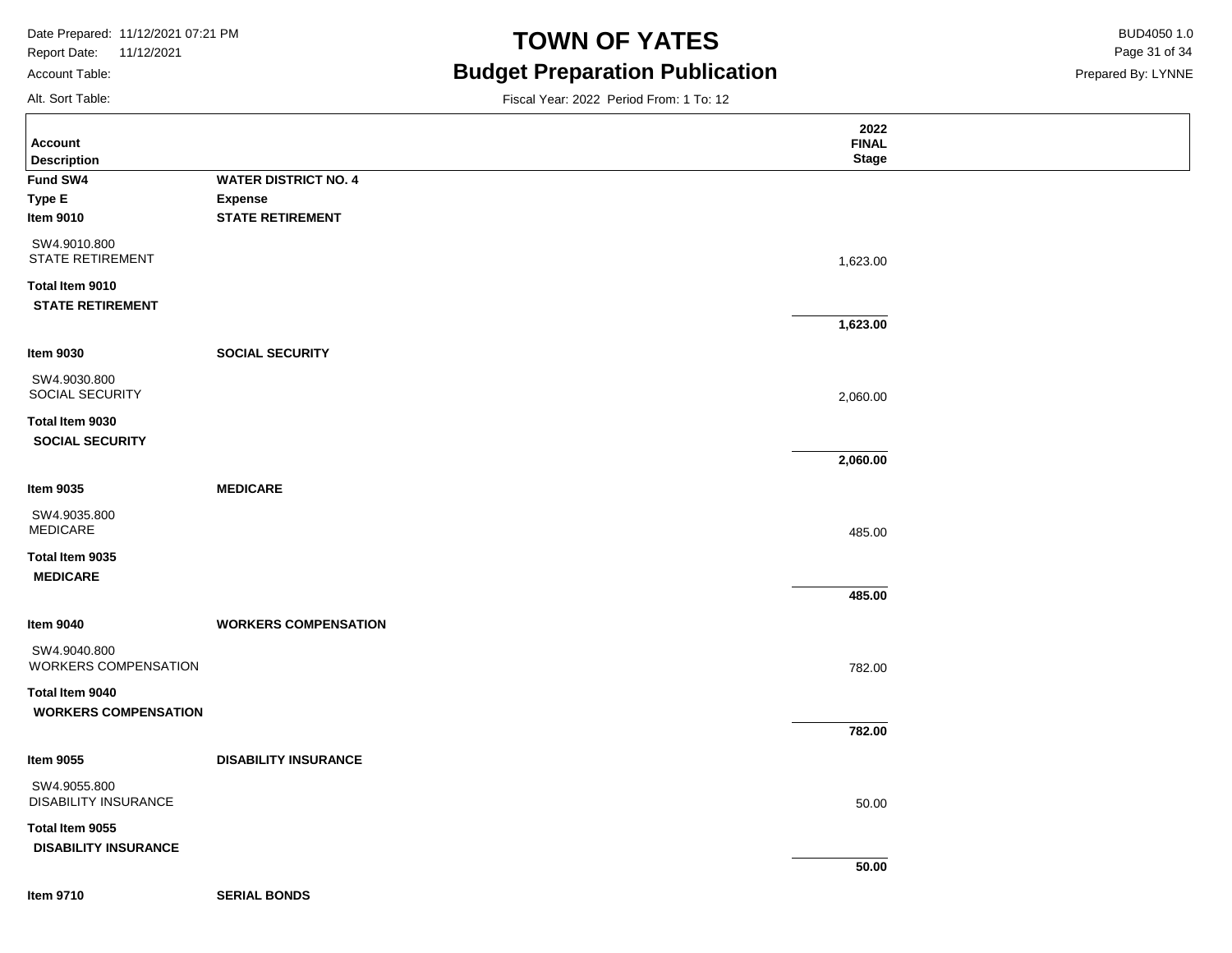Report Date: 11/12/2021

### Account Table:

Alt. Sort Table:

# **TOWN OF YATES** BUD4050 1.0 **Budget Preparation Publication**

Prepared By: LYNNE Page 32 of 34

|                             |                             | 2022         |  |
|-----------------------------|-----------------------------|--------------|--|
| <b>Account</b>              |                             | <b>FINAL</b> |  |
| <b>Description</b>          |                             | <b>Stage</b> |  |
| Fund SW4                    | <b>WATER DISTRICT NO. 4</b> |              |  |
| Type E                      | <b>Expense</b>              |              |  |
| ltem 9710                   | <b>SERIAL BONDS</b>         |              |  |
| SW4.9710.600                |                             |              |  |
| SERIAL BONDS.PRINCIPAL      |                             | 118,885.82   |  |
| SW4.9710.700                |                             |              |  |
| SERIAL BONDS.INTEREST       |                             | 77,342.37    |  |
| Total Item 9710             |                             |              |  |
| <b>SERIAL BONDS</b>         |                             |              |  |
|                             |                             | 196,228.19   |  |
|                             |                             |              |  |
| <b>Total Type E</b>         |                             |              |  |
| <b>Expense</b>              |                             |              |  |
|                             |                             | 390,258.67   |  |
| <b>Total Fund SW4</b>       |                             |              |  |
| <b>WATER DISTRICT NO. 4</b> |                             |              |  |
|                             |                             | 21,722.47    |  |
|                             |                             |              |  |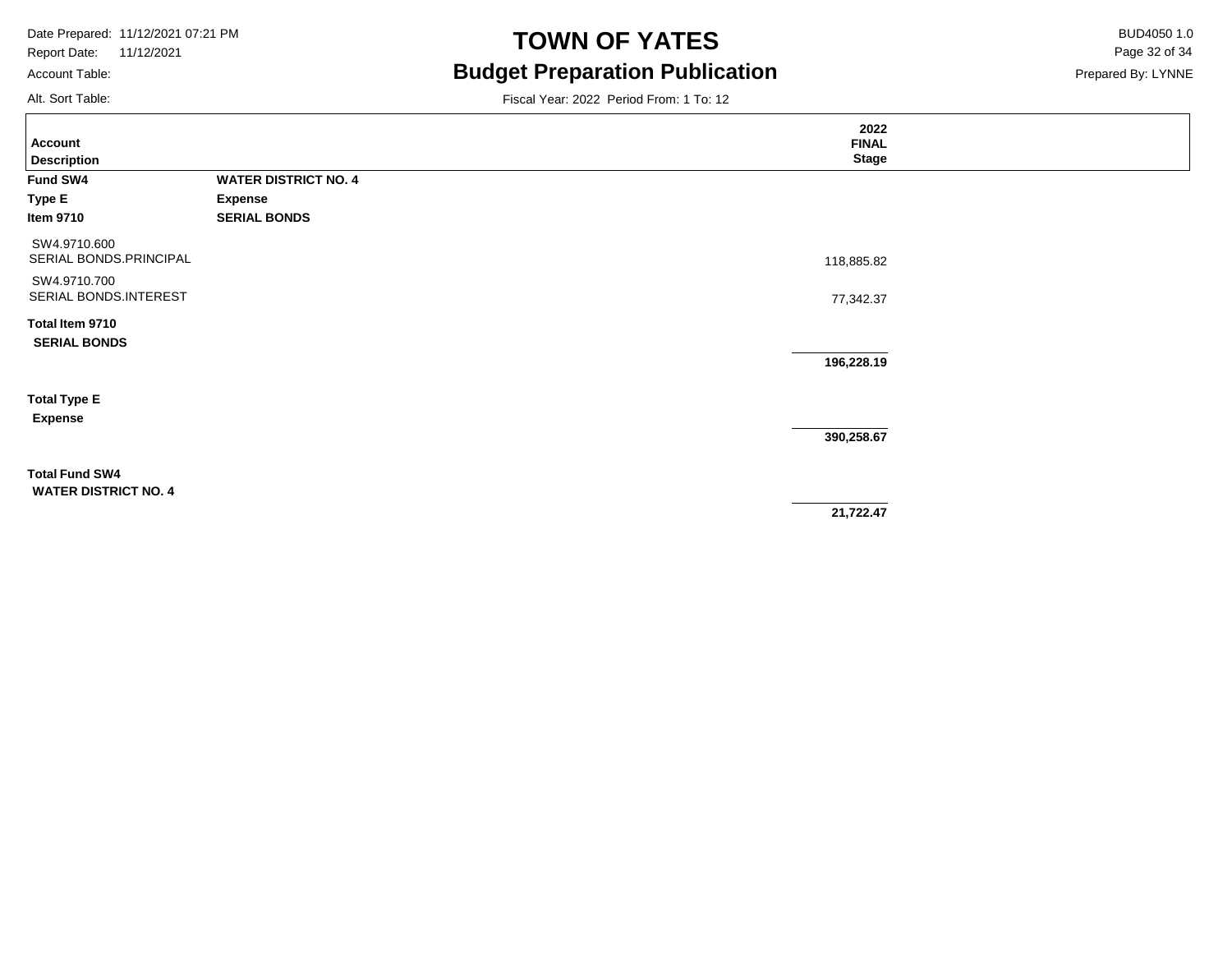Account Table:

# **TOWN OF YATES** BUD4050 1.0 **Budget Preparation Publication**

Fiscal Year: 2022 Period From: 1 To: 12

Prepared By: LYNNE Page 33 of 34

Alt. Sort Table:

| Account<br><b>Description</b>          |                              | 2022<br><b>FINAL</b><br><b>Stage</b> |  |
|----------------------------------------|------------------------------|--------------------------------------|--|
| <b>Fund Y</b>                          | YOUTH ACCOUNT                |                                      |  |
| Type R                                 | Revenue                      |                                      |  |
| Y.2401<br><b>INTEREST AND EARNINGS</b> |                              | 20.00                                |  |
| Y.2705<br>GIFTS AND DONATIONS          |                              | 10,500.00                            |  |
| Y.4089                                 | OTHER GENERAL GOVERNMENT AID | 0.00                                 |  |
| <b>Total Type R</b><br>Revenue         |                              |                                      |  |
|                                        |                              | (10, 520.00)                         |  |